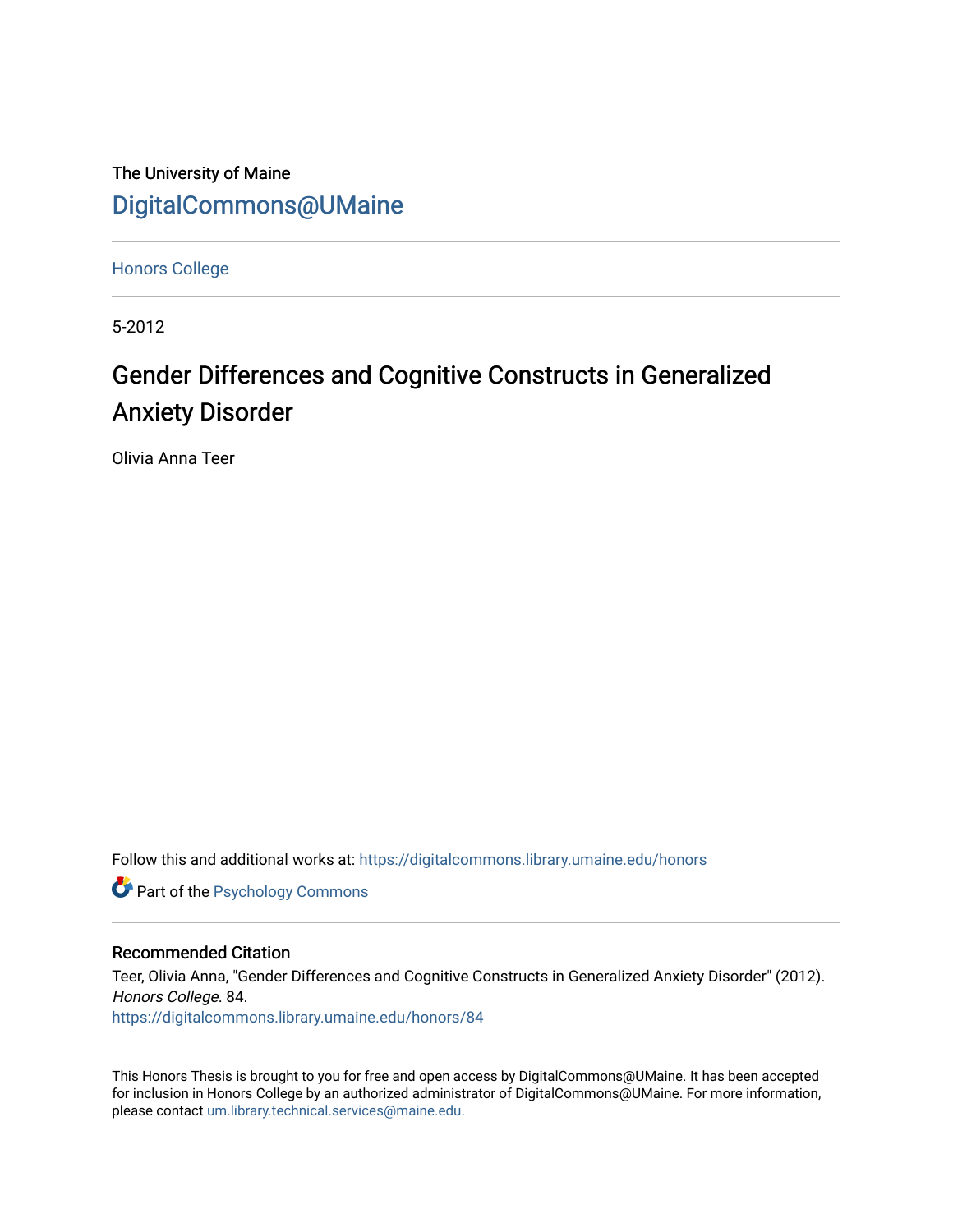## GENDER DIFFERENCES AND COGNITIVE CONSTRUCTS IN GENERALIZED

#### ANXIETY DISORDER

by

Olivia Anna Teer

A Thesis in Partial Fulfillment Of the Requirements for a Degree with Honors (Psychology)

The Honors College

University of Maine

May 2012

Advisory Committee

Sandra T. Sigmon, Ph.D., Professor of Psychology, Advisor Geoffrey L. Thorpe, Ph.D., ABPP Professor of Psychology Chris Mares, M.A., Professor in Honors (English) Charlie Slavin, Ph.D., Dean of the Honors College Morgan Mcgillicuddy, Ph.D. Candidate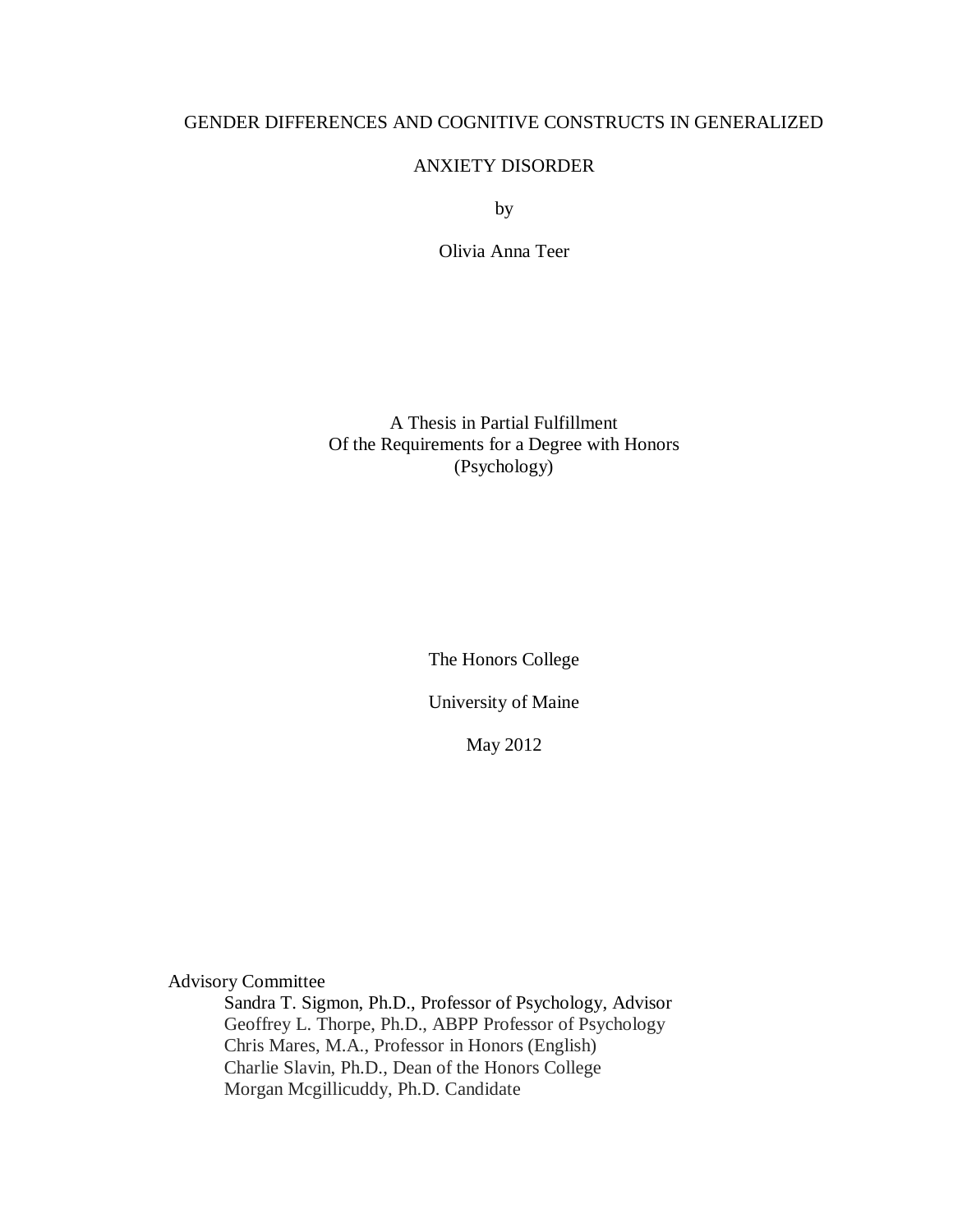#### **Abstract**

Generalized anxiety disorder (GAD), a psychological disorder currently recognized by the DSM-IV-TR, is typically associated with distorted cognitions, particularly in regards to high levels of excessive worry. Accordingly, much research has attempted to better understand these, and other cognitive factors that may predict symptoms consistent with such a diagnosis. One study conducted by Tull and colleagues (2009) found that cognitive factors such as anxiety sensitivity and difficulties in emotion regulation may serve as predisposing factors in the development of GAD. My study continues this line of research by assessing the predictive nature of several cognitive constructs (i.e., worry, rumination, coping styles, and anxiety sensitivity) in accordance with symptoms consistent with a diagnosis of GAD. Undergraduate students  $(N = 285)$ completed anxiety-related measures on an online anxiety prediction study. Results indicated that women reported more generalized anxiety symptoms than men. In addition, regression analyses indicated gender differences in predictors of GAD. Coping strategies and rumination proved to add to the prediction of GAD.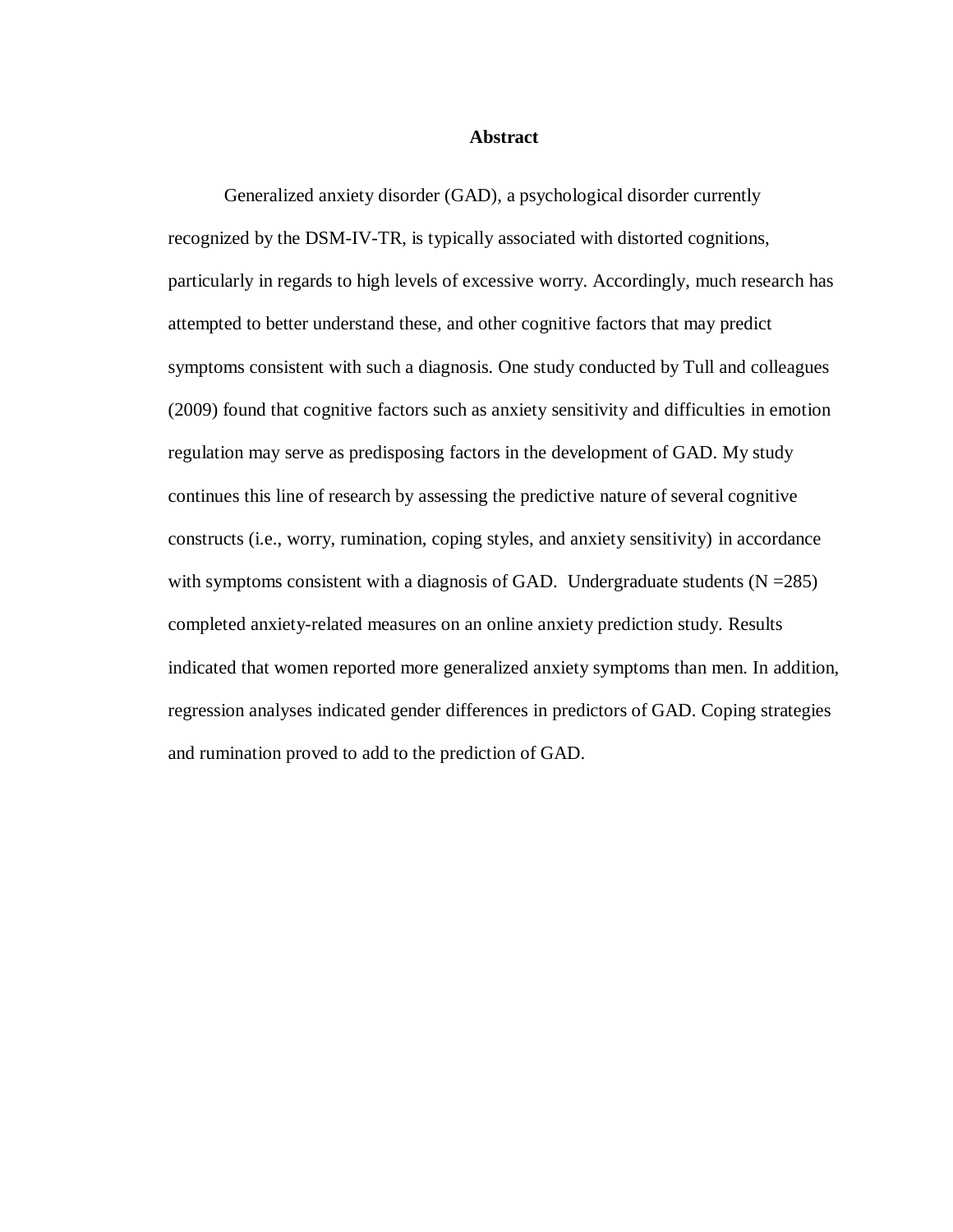## **Dedication**

I would like to dedicate my thesis to my family for their never-ending support, love, and confidence in my academic abilities.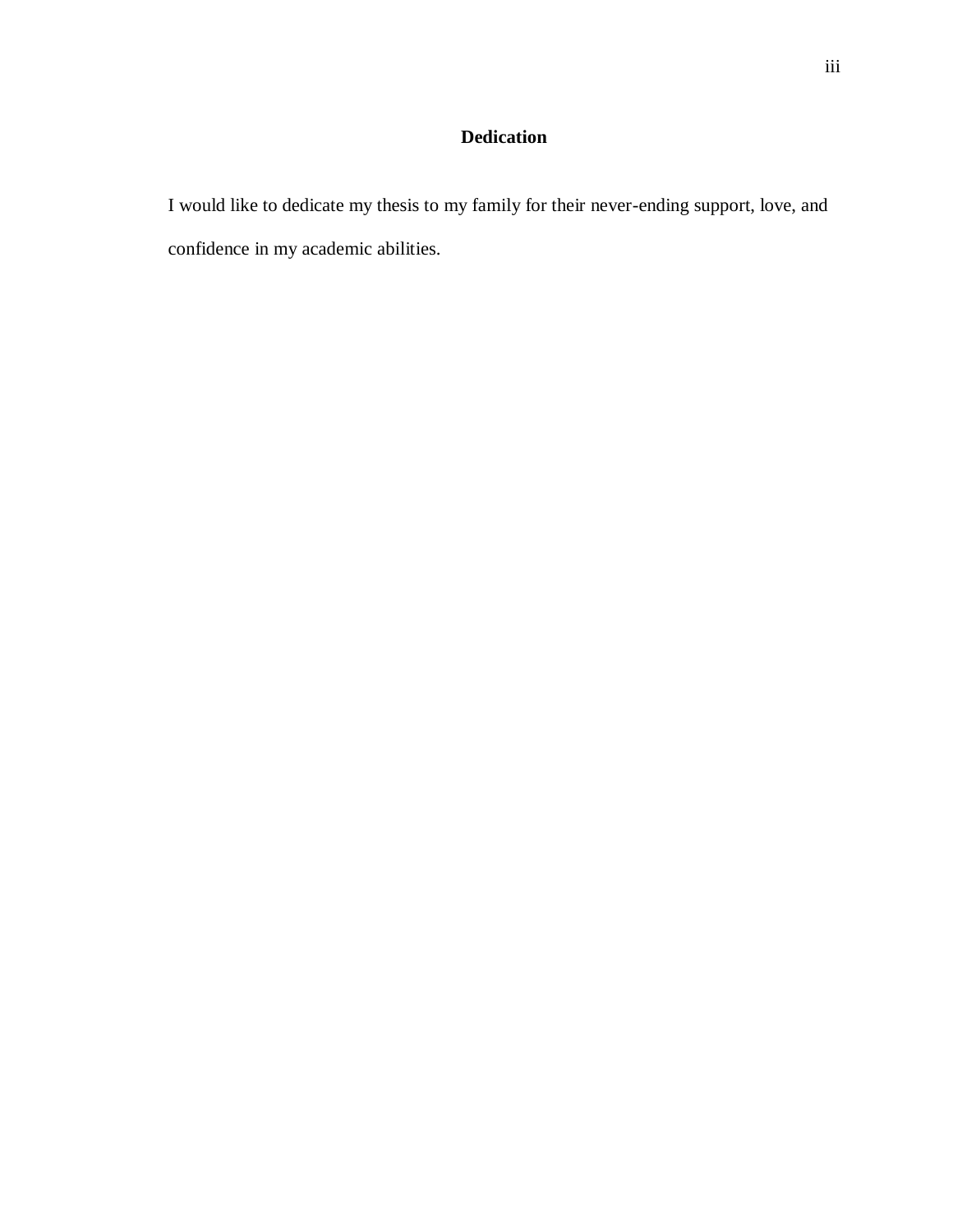# **Table of Contents**

| <b>GENDER DIFFERENCES AND COGNITIVE CONSTRUCTS IN</b>     |  |
|-----------------------------------------------------------|--|
|                                                           |  |
|                                                           |  |
|                                                           |  |
|                                                           |  |
|                                                           |  |
|                                                           |  |
|                                                           |  |
|                                                           |  |
|                                                           |  |
|                                                           |  |
|                                                           |  |
|                                                           |  |
|                                                           |  |
| APPENDIX E- GENERALIZED ANXIETY DISORDER QUESTIONNAIRE 30 |  |
|                                                           |  |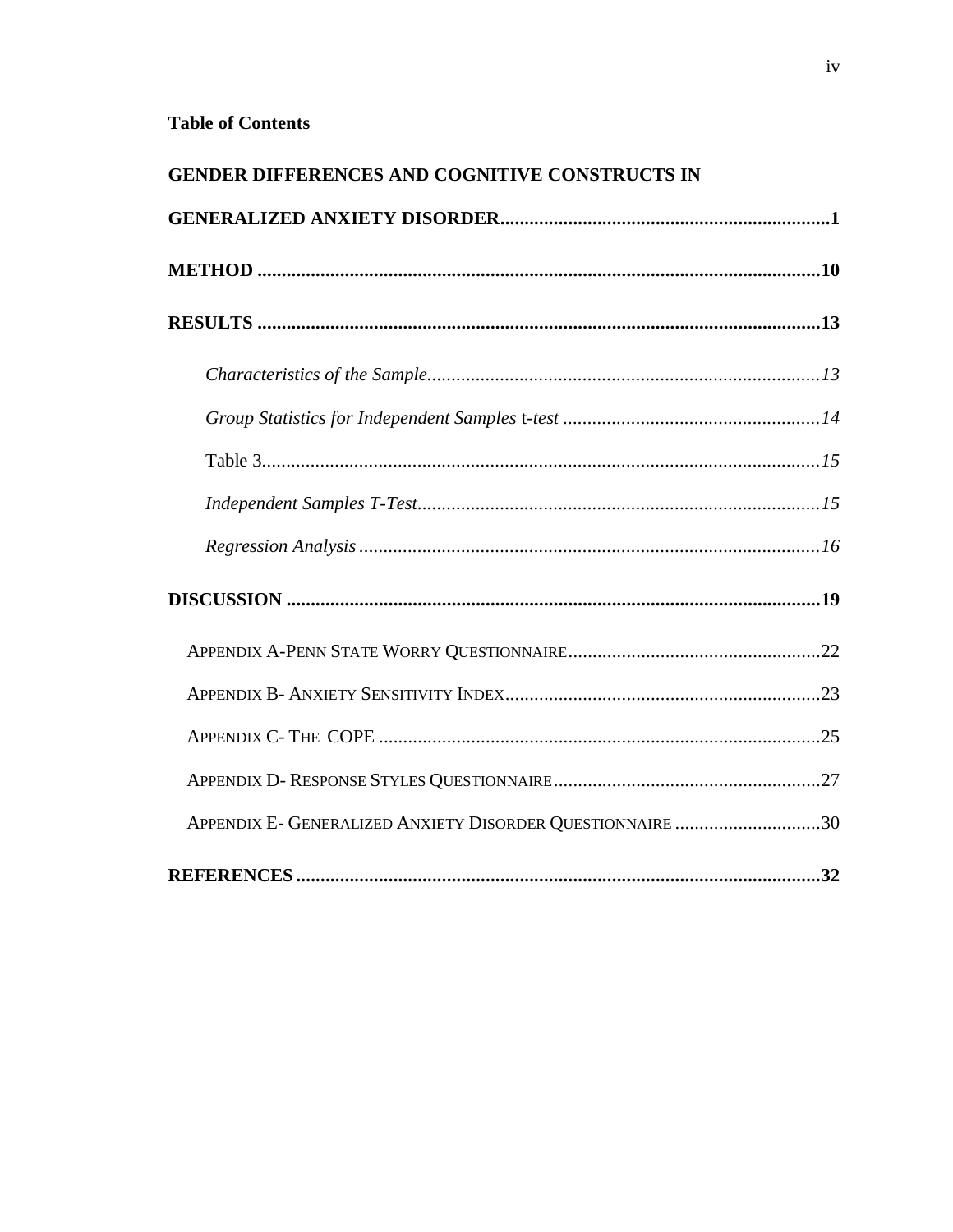#### **Gender Differences and Cognitive Constructs in Generalized Anxiety Disorder**

Generalized Anxiety Disorder (GAD), a psychological disorder currently recognized by the DSM-IV-TR (American Psychiatric Association; APA, 2000), is typically associated with distorted cognitions, particularly in regards to high levels of excessive and uncontrollable worry (Tull, Stipelman, Salters-Pedneault, & Gratz, 2009). According to the DSM-IV-TR (American Psychiatric Association, 2000), GAD is defined as the presence of persistent anxiety for a period of at least one month. In addition, the anxiety typically manifests itself in ways such as motor tension, dizziness, sweating, accelerated heart rate, irritability, or concentration difficulties (Keller, 2002). Experiencing anxiety is healthy and a normal part of life. Anxiety is a standard reaction to stress, threats, or danger, and anxiety itself is not considered to be a disorder. Anxiety becomes a disorder when it becomes excessive, interferes with daily functioning in individuals' lives and reduces their quality of living (Keller, 2002).

According to the American Psychiatric Association (2000), GAD affects 3.1% of the U.S population in any given year (Keller, 2002). Furthermore, women are twice as likely to develop GAD than men (Salzer et al., 2008). In the past two decades, there has been a significant increase in the study of GAD; however, it remains the most poorly understood and least effectively treated of the anxiety disorders (Brown, Barlow, & Liebowitz, 1994). Researchers have found that among the most effective psychotherapeutic treatments for GAD, less than 60% of clients meet the criteria for high end-state functioning at follow-up assessment (e.g., Borkovec & Costello, 1993). It may be that GAD is poorly treated because the symptoms of the disorder contradict traditional cognitive techniques. GAD is not easily treated with exposure therapy given there is no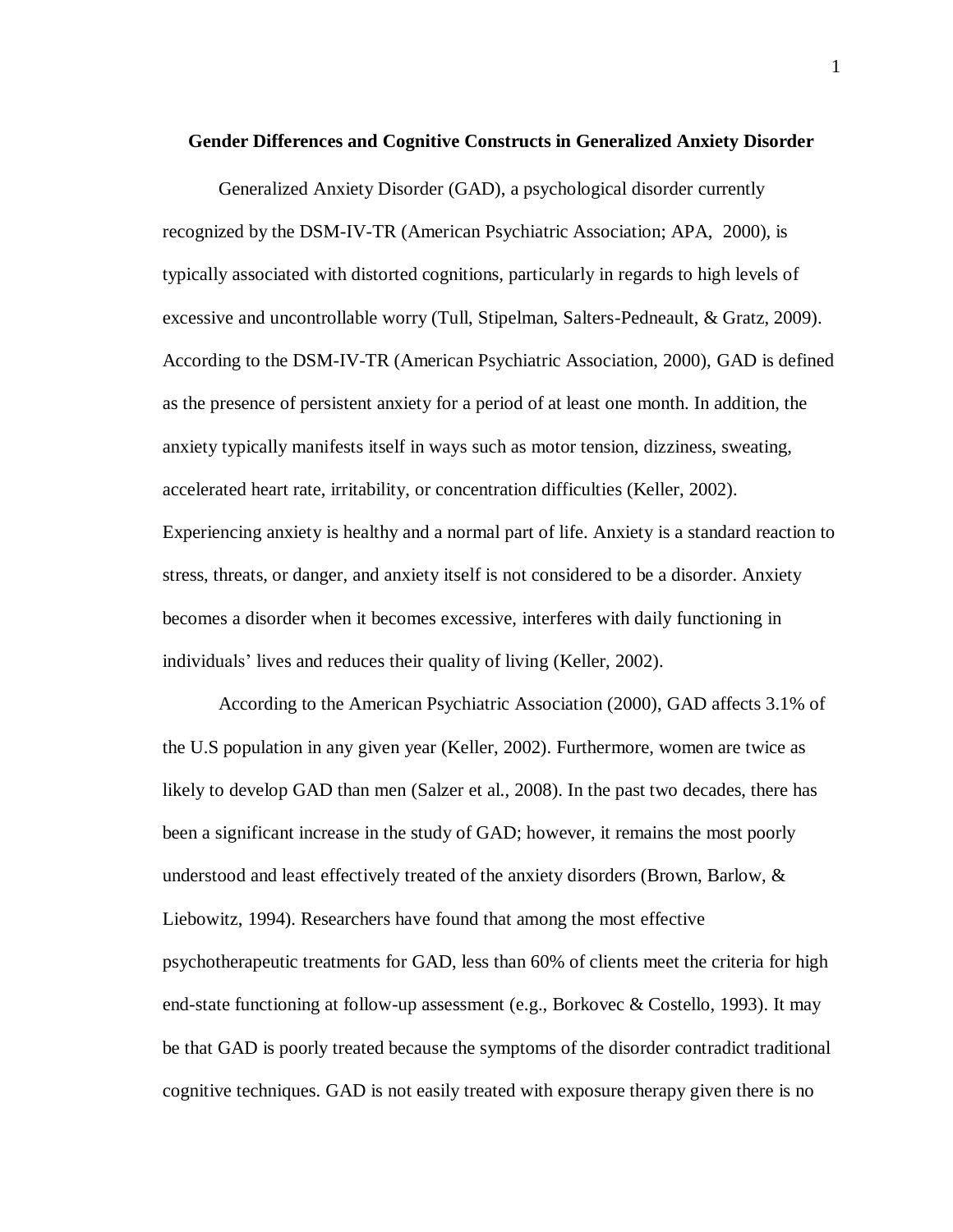specific target of anxiety. Given that the construct of worry often covers a wide-range of topics, it is not easily treated using cognitive restructuring. In addition to worry being the central feature of GAD, there are other cognitive factors that contribute to the development of this disorder. Tull and colleagues (2009) found that cognitive factors such as anxiety sensitivity may serve as predisposing factor in the development GAD. A more comprehensive understanding of cognitive constructs like worry, rumination, anxiety sensitivity, and coping styles is imperative in order to improve psychotherapeutic treatments for this disorder (Salters-Pedneault, Roemer, Tull, Rucker, & Mennin, 2006).

The cognitive construct of worry remains the defining characteristic of GAD. The DSM-IV-TR (APA, 2000) conceptualizes worry as extreme, disproportionate to the actual problem, persistent, invasive, uncontrollable, and focused on several themes or topics. These themes and topics typically relate to "minor matters" or "everyday, routine life circumstances, " but are perceived as severe by the individual. High levels of worry are associated with high levels of distress and impair daily functioning (Starcevic & Berle, 2006).

There are several hypotheses regarding the function of worry in GAD. Borkovec and colleagues (e.g., Borkovec & Inz, 1990; Borkovec, Ray, & Stober, 1998) have led the field in research and in the conceptualization of worry. According to Borkovec's model, the role of worry is cognitive avoidance. In this model (Borkovec et al., 1998), worry serves the purpose of avoiding unpleasant or hurtful feelings and the associated symptoms of autonomic arousal (e.g., accelerated heart rate; Borkovec et al., 1998). Worry is linked with the perception that the world is threatening and one may not be able to control or cope with future negative events (Brown, O'Leary, & Barlow, 2007). In Borkovec's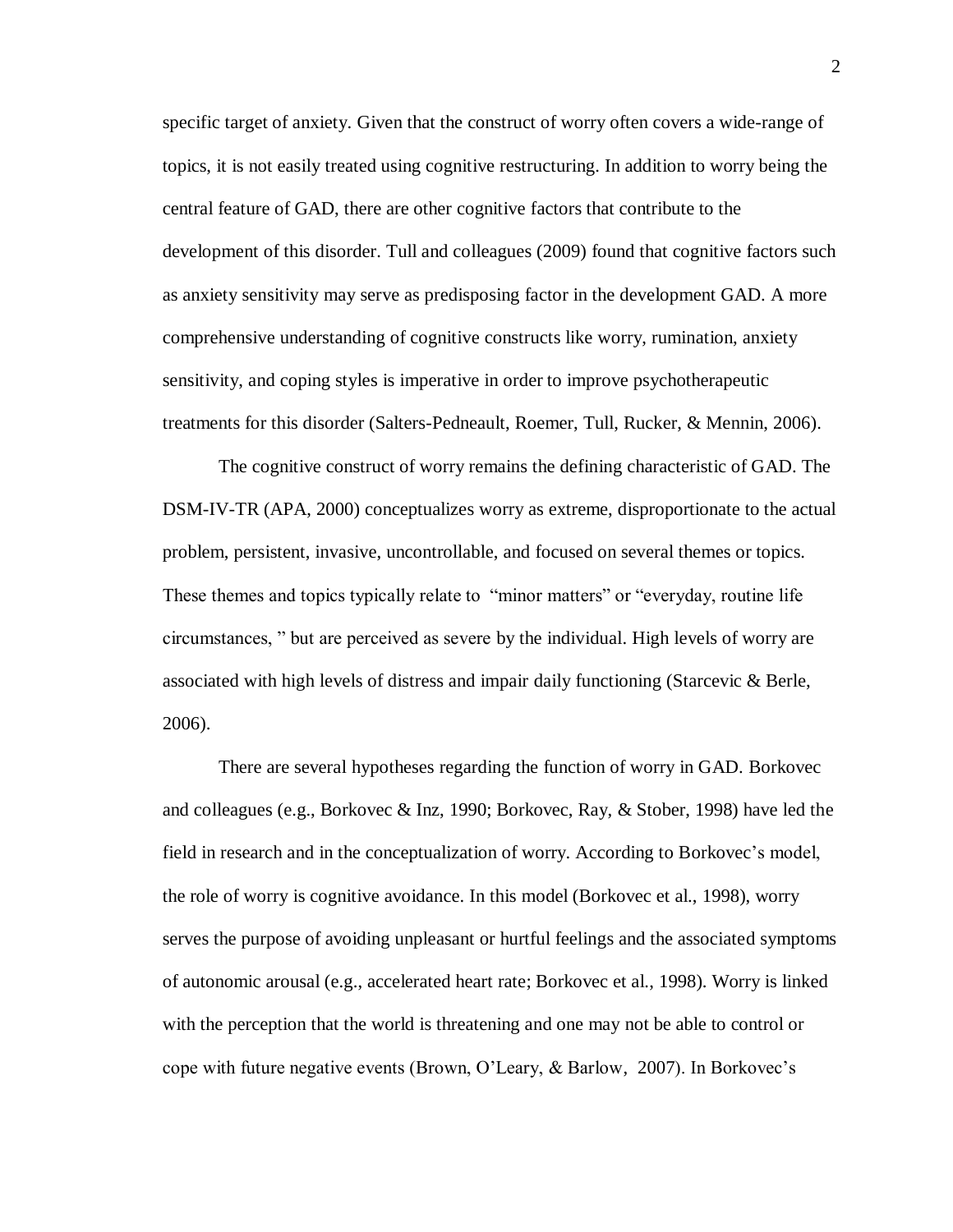cognitive avoidance model, worry is characterized by a dominance of thought activity and low levels of imagery in order to avoid or escape more threatening imagery and more distressing somatic activation (Borkovec et al., 1998). Other researchers have confirmed Borkovec's hypothesis that worry is primarily composed of verbal thoughts rather than images. For example, Freeston and colleagues (1996) confirmed that worry is reported as being predominately verbal rather than as imagery. In their study, participants completed the Generalized Anxiety Disorder Questionnaire (GADQ; Newman et al., 2003) and the Penn State Worry Questionnaire (PSWQ; Meyer, Miller, Metzger, & Borkovec, 1990). Participants were divided into two groups: those who met cognitive criteria for GAD and those who experienced a normal amount of worry. Results indicated that excessive worriers reported a significantly higher percentage of thoughts compared to ordinary worriers (Freeston, Dugas, & Ladouceur, 1996).

Other researchers have assessed whether images during worry occur less often, or are briefer, than images generated when thinking about a personally-relevant, future positive event (Hirsch, Hayes, Matthews, Perman, & Borkovec, 2011). In this study, participants were split into two groups: one group met diagnostic criteria for GAD and the other group did not meet GAD criteria. Participants completed a battery of diagnostic questionnaires, including the GADQ (Newman et al., 1997), Structured Clinical Interview for DSM-IV for Axis 1 disorders (First et al., 1996), PSWQ, (Meyer et al., 1990), State-Trait Anxiety Inventory (Spielberger et al., 1983), and Beck Depression Inventory (Beck et al., 1979). Participants were given an imagery occurrence task in which they would think about a positive or negative topic and after 10 seconds, they had to indicate whether they were having imagery or verbal thoughts. Then the participants were given an imagery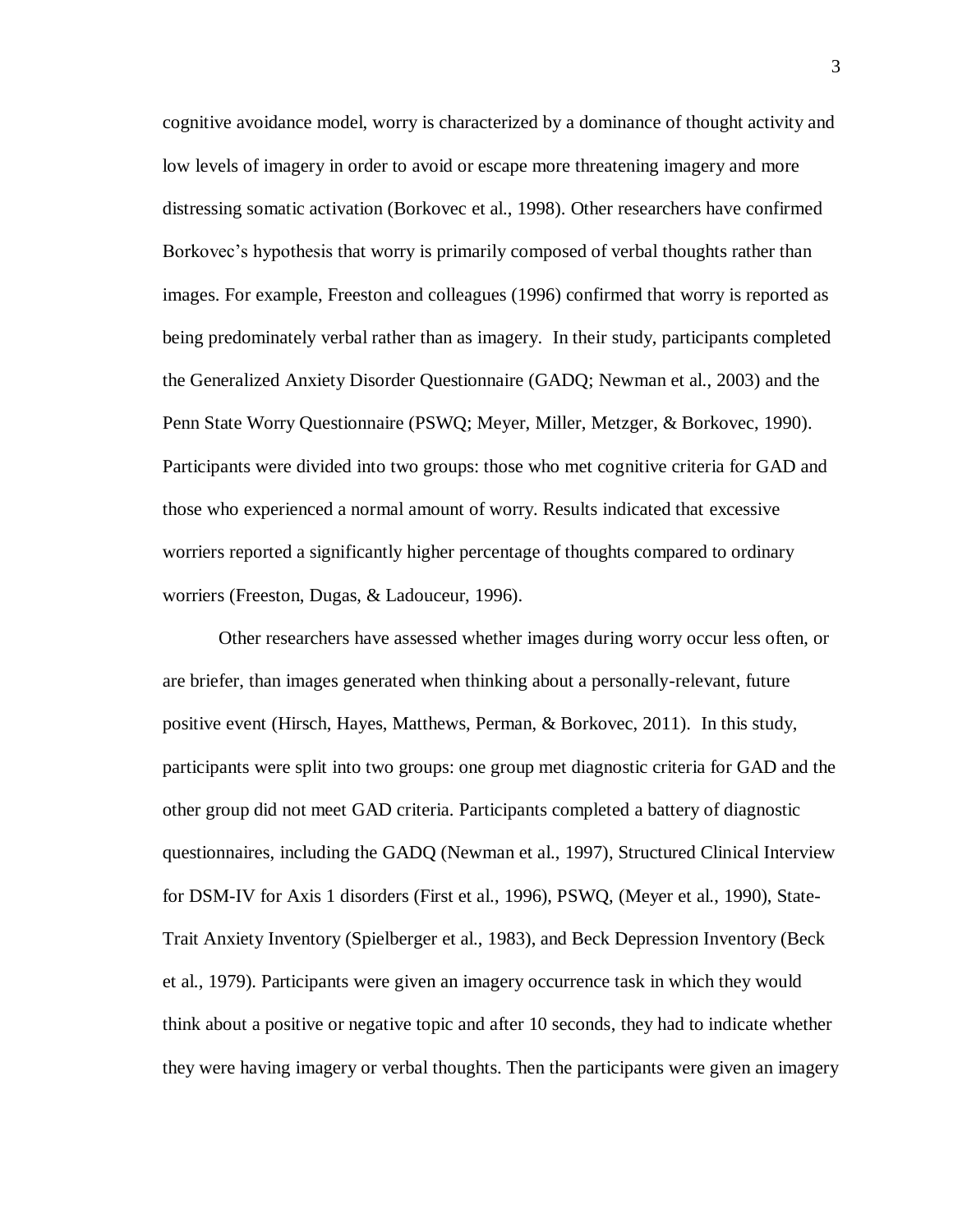duration task, in which participants had to think about an identified negative or positive topic and estimate the duration of any imagery that occurred within 10 seconds. The researchers found that images occurred less often and were briefer during worrying than while thinking about a personally-relevant, future positive topic. Further, imagery occurred even less during worry in individuals with GAD than controls (Hirsch et al., 2011).

Borkovec and Inz (1990) examined the frequencies of self-reports of thoughts and images among GAD clients and matched nonanxious controls during a self-relaxation period and a worry period. Clients completed 12 sessions of relaxation therapy. Clients were asked to report their thoughts during periods of worry and periods of relaxation. The researchers found that during the relaxation period, nonanxious participants reported significantly more imagery whereas individuals with GAD reported less imagery during the worry period. Further, nonanxious participants had a predominance of thought during the worry period. These results support the hypothesis that worry is mainly thought-based rather than imagery-based (Borkovec & Inz, 1990).

Although worry may provide short-term relief from higher levels of anxiety, there are long-term consequences of worry (e.g., the maintenance of anxiety provoking cognitions, the inhibition of emotional processing). Even though individuals with GAD may view worry as an effective coping strategy that prevents disastrous events and prepares them to cope with future events, worry actually sustains anxiety (Borkovec et al., 1998). For example, the avoidant functions of worry prevent effective problem solving in real-life situations because the content of worrisome thoughts often jumps from topic to topic without resolving any specific problem. Further, because worry serves as an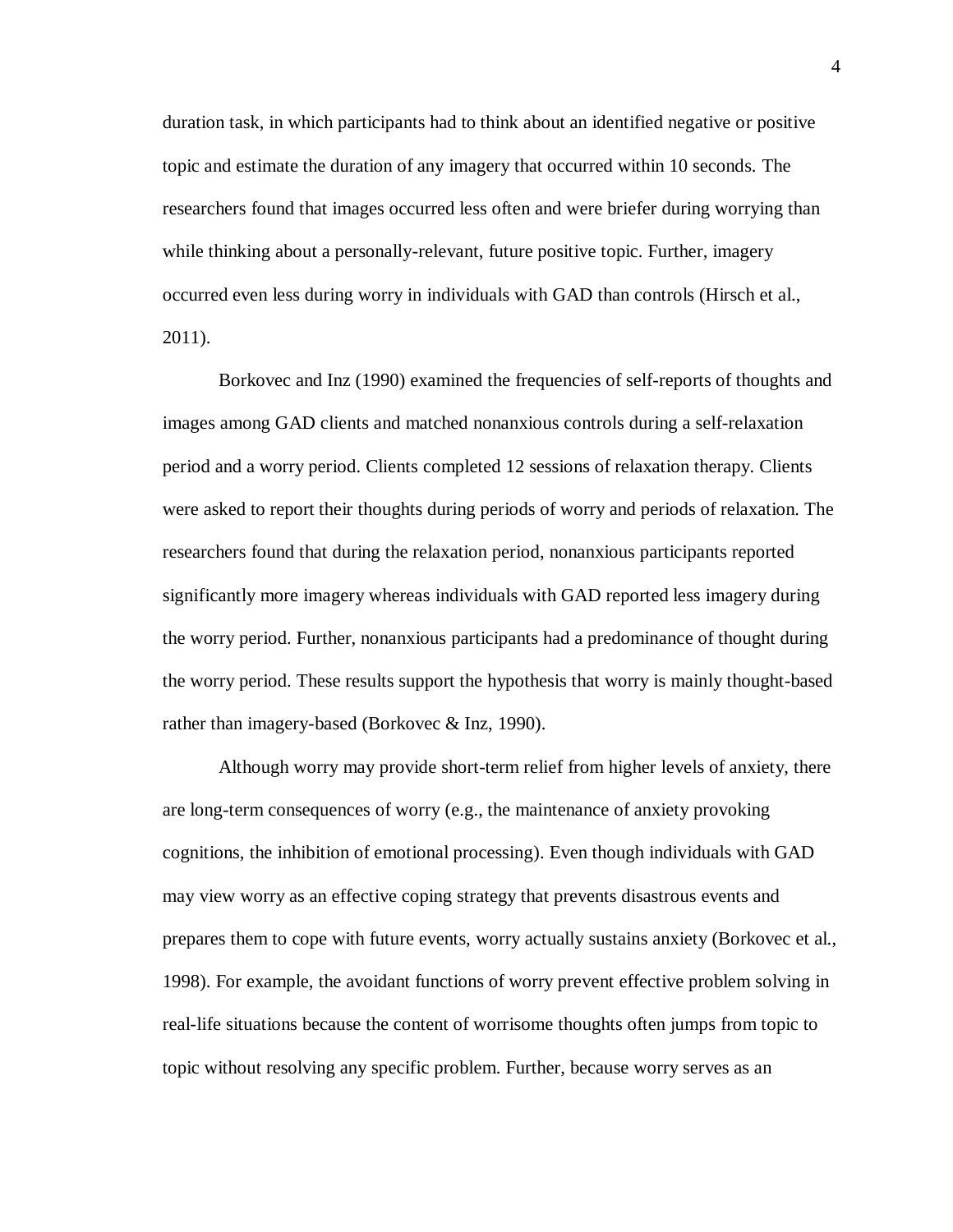avoidance strategy of imagery, emotional processing of threatening material will be inhibited because worry prevents the full activation of fear structures in memory (Brown et al., 2004). This process is considered to be critical for anxiety reduction.

In addition to worry being the central feature of GAD, there are other cognitive factors that contribute to the development of this disorder. Tull and colleagues (2009) found that cognitive factors such as anxiety sensitivity (AS) may serve as a predisposing factor in the development of GAD. AS is defined as a fear of anxiety-related sensations and symptoms, based on the assumption that these sensations have catastrophic or harmful physical, social, or psychological consequences (Starcevic & Berle, 2006). The construct of AS consists of many anxiety-related symptoms including autonomic-related sensations such as sweating, dizziness, and palpitations. Underlying beliefs and fears predispose individuals with high levels of AS to misinterpret suddenly occurring or unexplained physical symptoms as being dangerous and severe (Starcevic & Berle, 2006).

Researchers have suggested that AS may serve as a predisposition to many types of anxiety-related pathology. For example, one study examined the relationship between anxiety sensitivity and the development of GAD. Participants completed self-report questionnaires (GADQ; Newman et al., 2002), Panic Disorder self-report (Newman, Holmes, Zuellig, Kachin, & Behar, 2006), Anxiety Sensitivity Index (ASI; Peterson & Reiss, 1993), Difficulties in Emotion Regulation Scale (Gratz & Roemer, 2004), and the Depression Anxiety Stress Scale (Lovibond & Lovibond, 1995) and were classified according to their GAD status or non-GAD status (Tull et al., 2009). Results indicated that anxiety sensitivity was found to predict the diagnosis of GAD, and that worry was associated with higher levels of anxiety sensitivity (Tull et al., 2009). A meta-analysis also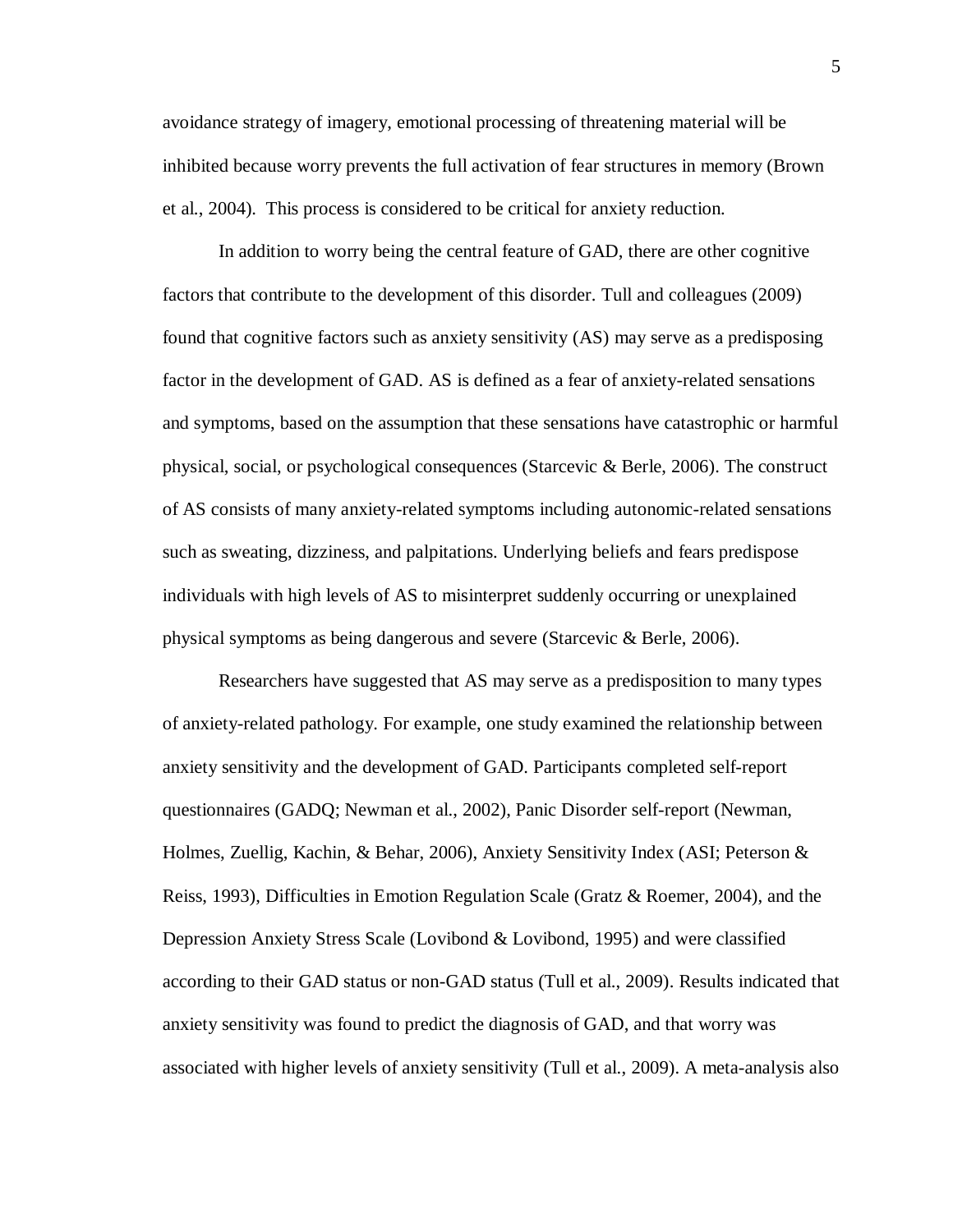indicated that GAD is strongly related to AS. Further, the strong association between AS and GAD may be explained by the fact that discomfort and uncontrollability are central to GAD and worry, in that anxiety sensations represent uncontrollable events (Naragon-Gainey, K., 2010).

Understanding the relationship between rumination and worry may also contribute to the identification of other factors that contribute to the development of GAD. At the conceptual level, rumination and the construct of worry resemble each other. Rumination is defined as repetitive and passive thinking about negative, depressive, or anxious thoughts and the implications of these thoughts (Nolen-Hoeksema & Morrow, 1991). Worry is specified as a chain of thoughts and images that are uncontrollable. Their resemblance lies in the fact that both constructs refer to unproductive, repetitive thoughts. A key difference between worry and rumination is that worry is concerned with danger whereas rumination is concerned with failure, hopelessness, and loss. Rumination occurs in the context of sadness, disappointment, loss and depression (Muris, Roelofs, Meesters, & Boomsma, 2004). Another difference is that rumination is typically focused on past experiences, whereas worry is typically associated with future events.

Researchers have assessed the cognitive content of naturally-occurring worry episodes. For example, Szabo and Lovibond (2002) had participants self-monitor and record worrisome thoughts that occurred within a 7-day period. Participants recorded their naturally-occurring worries until they had worried 10 times. The diaries yielded measures of the excessiveness of 1-week state of worry as well as the cognitive content of the worry. No definition of worry was given and participants were instructed to fill in the diary every time they experienced worry. The researchers found that worry episodes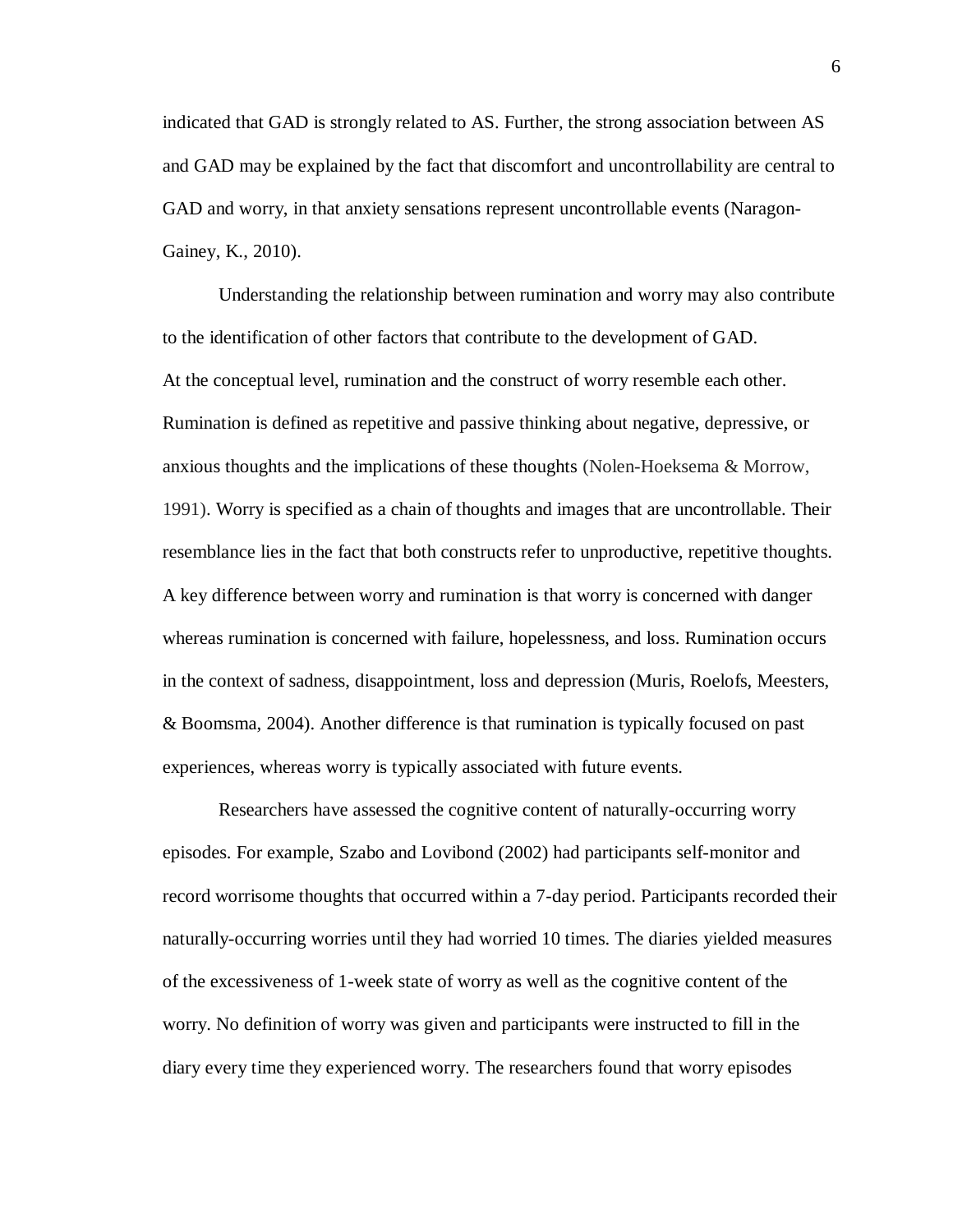referred to negative aspects of a present or past situation, which reflects rumination (Szabo & Lovibond 2002). In another study, investigators found that ruminative response styles led to higher levels of worry (Vickers & Vogeltanz-Holm 2003). Researchers have also (Muris et al., 2004) investigated the contributions of rumination and worry to symptoms of anxiety and depression. Results indicated that rumination and worry were highly correlated, worry was more clearly related to anxiety symptoms than to depression symptoms, and rumination also significantly correlated with anxiety symptoms (Muris et al., 2004). Researchers have also found that worry surfaced as a unique predictor of anxiety symptoms, even when rumination level was controlled. These results highlight the interconnected relationship between rumination and worry (e.g., Muris et al., 2004).

Another construct that plays a role in the development of GAD symptoms is cognitive coping. Cognitive coping is defined as the way one thinks about how to deal with the intake of emotionally arousing stimuli (Legerstee, Garnefski, Jellesma, Verhulst, & Utens, 2010). Examples of cognitive coping are: active coping, planning, seeking social support, behavioral disengagement, and mental disengagement. Active coping is the process of actively trying to deal with the stressful event which may include taking direct action and increasing one's efforts (Carver, Scheier, & Weintraub, 1989). Planning refers to how an individual thinks about strategies to cope with a stressor, design action strategies and thinking about how to best deal with the problem (Carver et al., 1989). Seeking social support is the act of gaining moral support, understanding, and sympathy from peers.

Coping strategies like active coping, planning, and seeking social support are considered to be adaptive modes of dealing with stress (Folkman, Lazarus, Dunkel7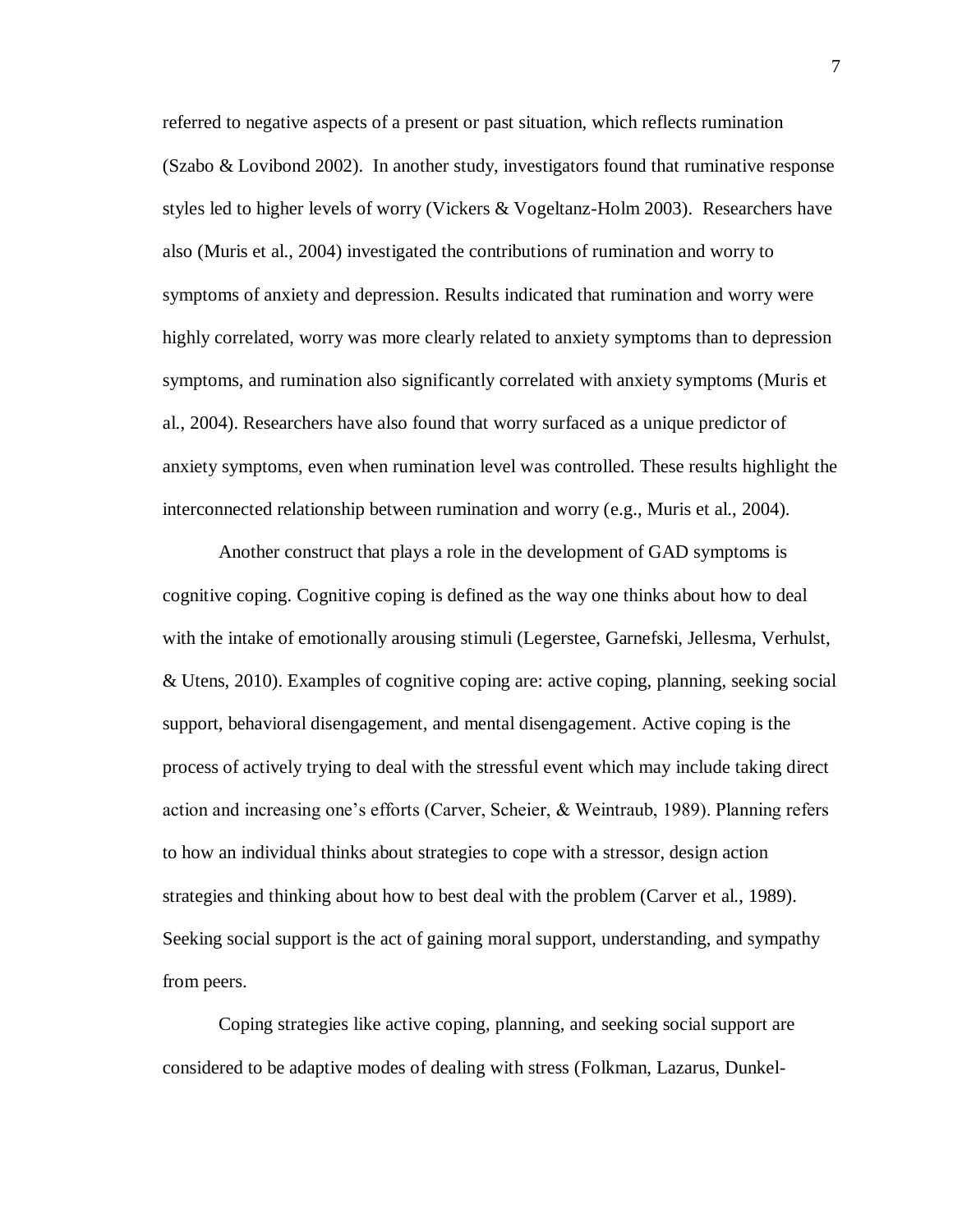Schetter, DeLongis, & Gruen, 1986). Seeking social support, however, can be considered to be both adaptive and maladaptive. It proves to be adaptive in the sense that when faced with a stressor, an individual can be reassured by receiving this type of support. Seeking social support has also been suggested to be maladaptive because sources of sympathy are sometimes used as an outlet for the venting of feelings, rather than taking action to try to actively deal with the stressor (Carver et al., 1989). Two other coping strategies that are considered dysfunctional are behavioral disengagement and mental disengagement. Behavioral disengagement refers to the reduction of efforts to deal with the stressor or giving up the attempt to achieve the goals with which the stressor is interfering (Carver et al., 1989). Mental disengagement occurs through a variety of activities that distract the person from thinking about the goal with which the stressor is interfering. Strategies that reflect mental disengagement are activities that take an individual's mind off the problem, like escaping through sleep, daydreaming, or by watching TV (Folkman et al., 1986).

Cognitive coping is distinctively different from similar constructs such as emotion and mood regulation. Cognitive coping focuses on decreasing negative affect in response to stressful situations. It is important to look at cognitive coping because it has been found to act as a mediator and moderator of the relationship between psychopathology and stress (Legerstee et al., 2010). Legerstee and colleagues (2010) investigated differences in cognitive coping strategies between anxiety-disordered and non-anxiety disordered individuals. All participants completed the Cognitive Emotion Regulation Questionnaire (Garnefski et al., 2007). Structured clinical interviews were given to assess for anxiety disorder diagnoses. Negative life events during the past year were assessed using a selfreport checklist and anxiety symptoms were assessed using the Revised Fear Survey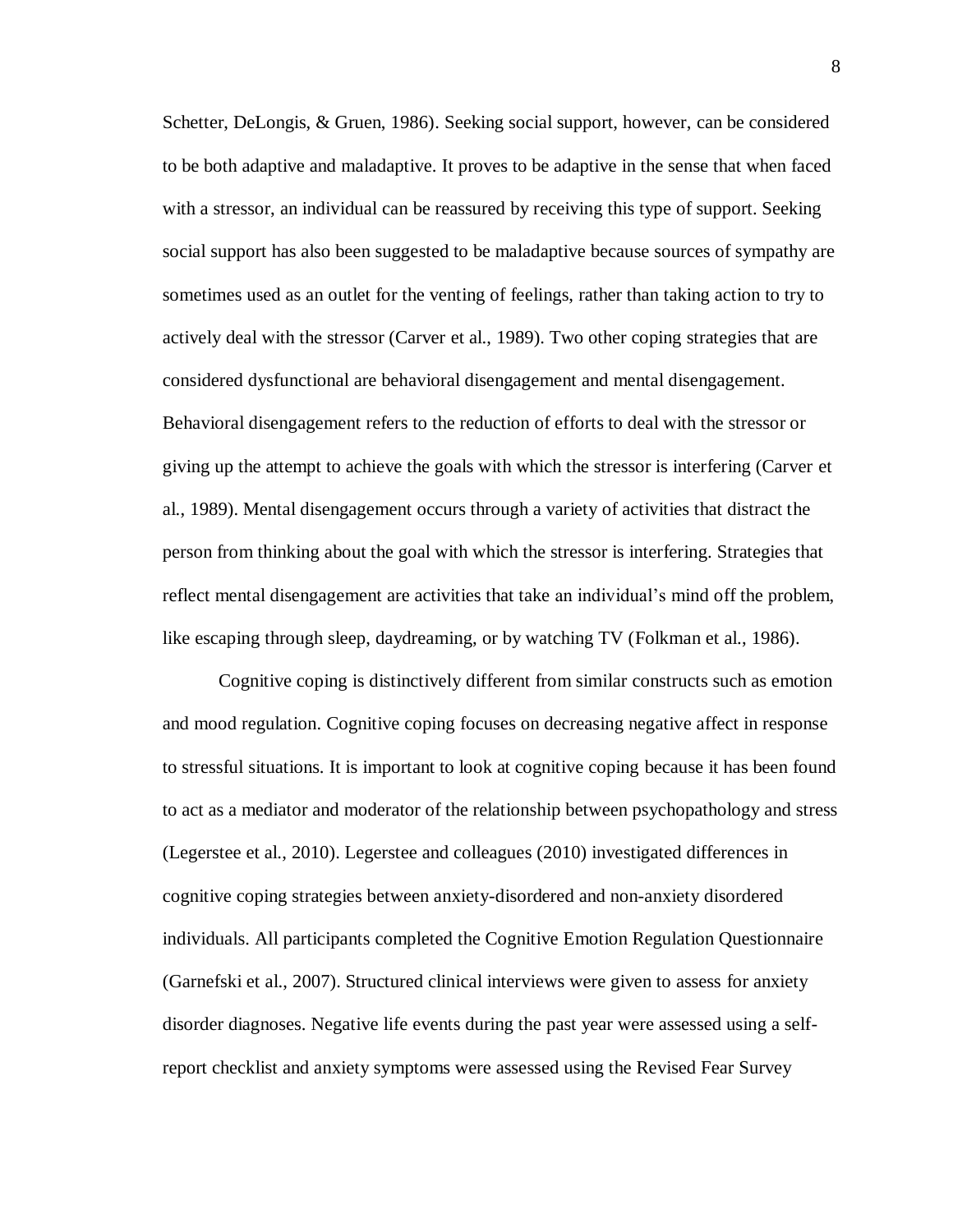Schedule for Children (Ollendick, 1983). Results indicated that individuals with anxiety disorders scored significantly higher on maladaptive coping strategies like self-blame, rumination and catastrophizing than individuals without anxiety disorders (Legerstee et al., 2010).

Maladaptive coping strategies can lead to the development of GAD symptoms, particularly in adolescents. A recent study found that adolescents with anxiety disorders experienced significantly more negative life events than non-anxious adolescents (Legerstee et al., 2010). Adolescents with anxiety disorders used emotionally maladaptive (e.g., self-blame, rumination, catastrophizing) cognitive coping strategies at a significantly higher rate than their non-anxious counterparts (Legerstee et al., 2011). Understanding how cognitive coping strategies play a role in GAD may be useful in further developing psychotherapeutic interventions.

The present study assessed the predictive nature of several cognitive constructs (i.e., worry, rumination, coping styles, and anxiety sensitivity) in accordance with developing symptoms consistent with a diagnosis of GAD. First, it was expected that all constructs would positively predict GAD symptoms. Second, it was hypothesized that women would report more symptoms of GAD than men.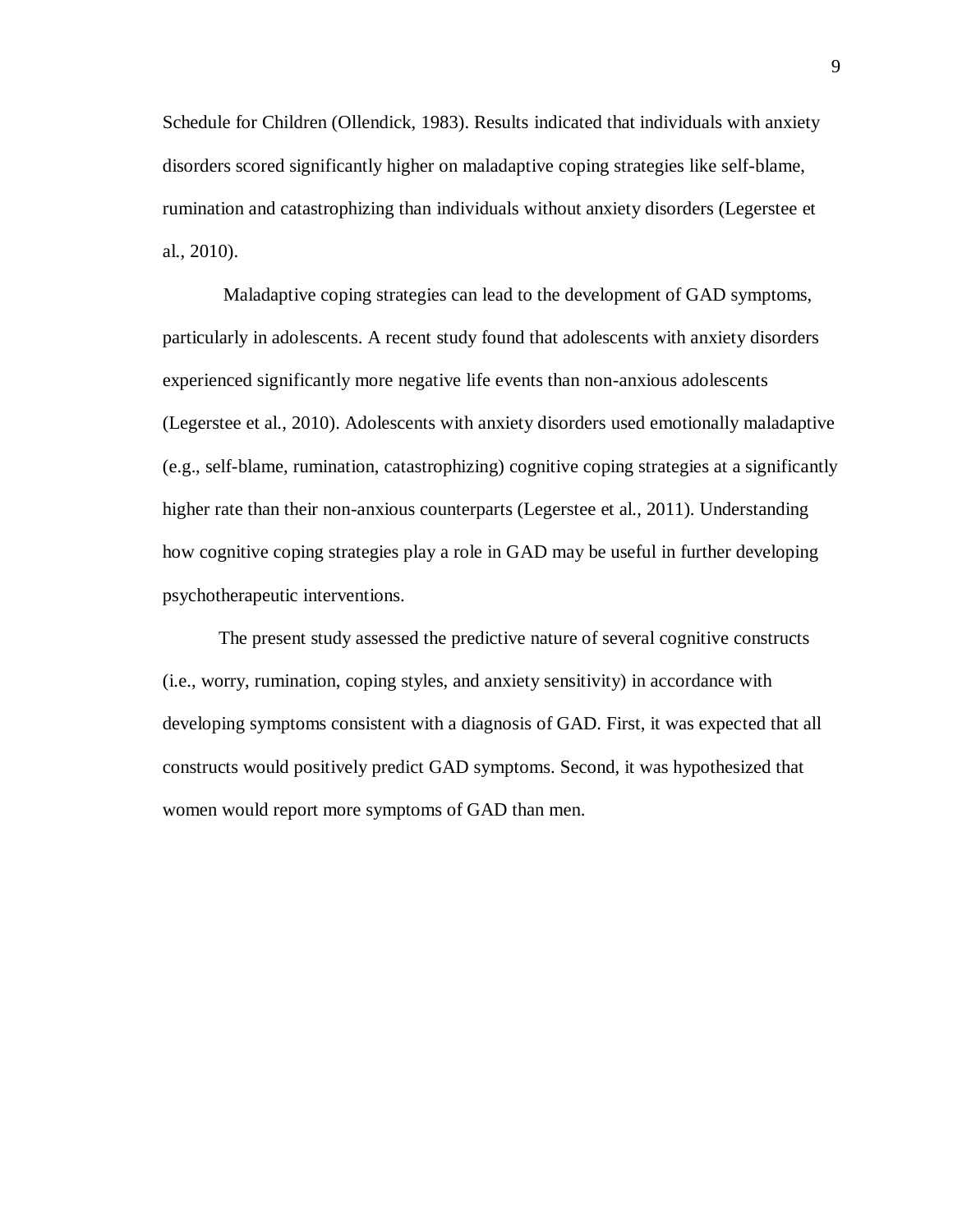#### **Method**

#### *Recruitment*

The participants  $(N = 285)$  were recruited from 100 and 200 level psychology classes in order to attain a cross sectional sample of undergraduate participants.

#### *Measures*

*Demographics Questionnaire.* The demographics information sheet was used to acquire basic information about participants. Items on the questionnaire included gender, age, year in school, race, and ethnicity.

# *Generalized Anxiety Disorder Questionnaire-IV.* The Generalized Anxiety

Disorder Questionnaire-IV (GADQ-IV; Newman et al., 2002) is a self-report diagnostic measure of GAD based on DSM-IV criteria. The GADQ-IV includes a section where the participant writes his or her worry topics, a yes/no checklist of whether the participant has experienced excessive and uncontrollable worry for at least 6 months ("is your worry excessive in intensity, frequency, or amount of distress it causes?"), and a checklist of 6 DSM-IV GAD symptoms ("restless, unsatisfying sleep"). The GADQ-IV also includes questions that require participants to rate the amount of distress experienced as a result of their worry, using a 8-point Likert scale  $(0 = none \text{ to } 8 = very \text{ }sevre)$ .

*Penn State Worry Questionnaire.* The Penn State Worry Questionnaire (PSWQ; Meyer, Miller, Metzger, & Borkovec, 1990) is a 16-item self-report measure assessing intensity and extensiveness of worry. It is rated on a 1-5 point scale (1 = *not at all typical of me* to 5 = *very typical of me*). The PSWQ consists of items like ("my worries overwhelm me," "once I start worrying, I can't stop). The PSWQ has been found to have good test-retest reliability as well as validity. It correlates predictably with several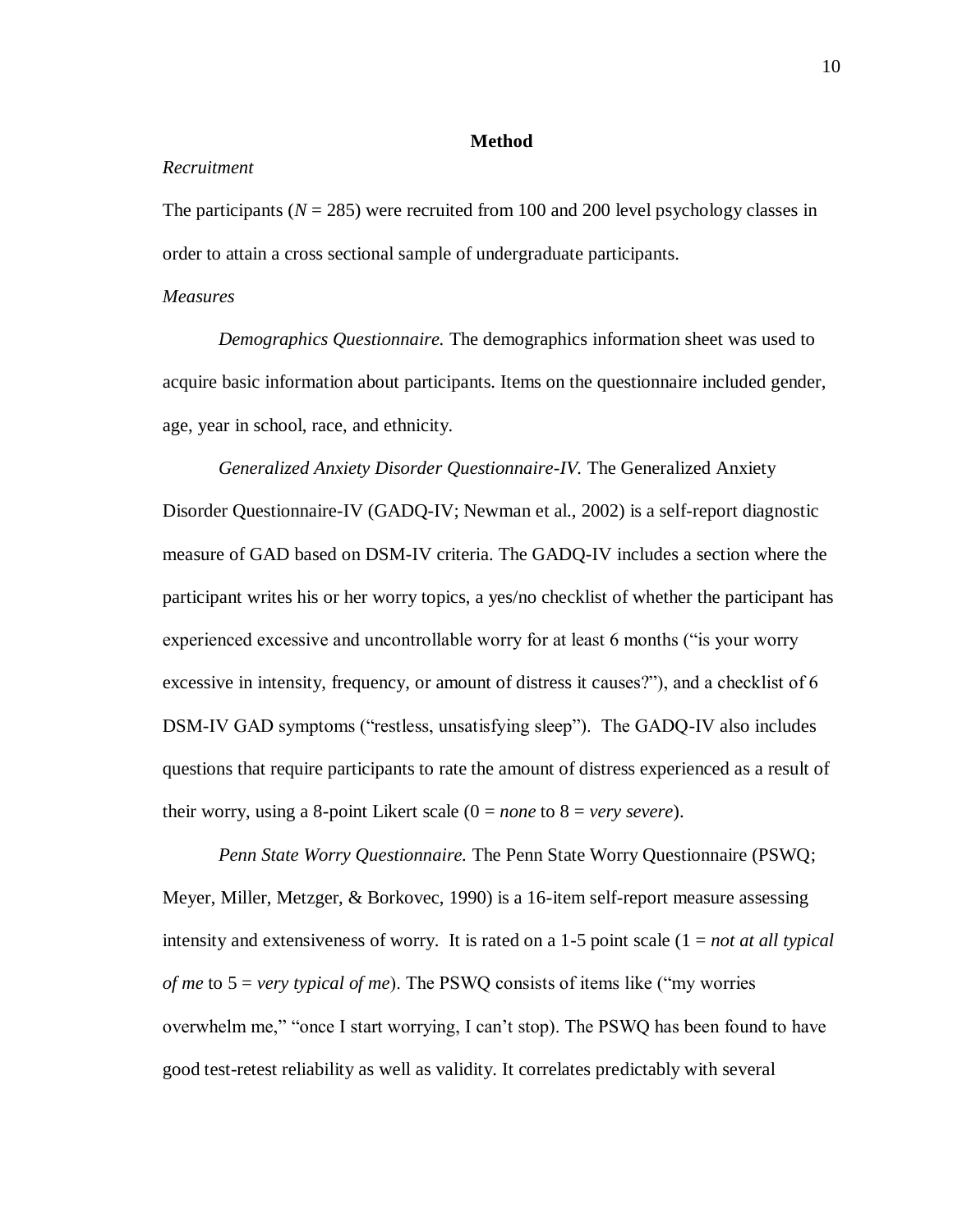psychological measures that are related to worry, and does not correlate with other measures that do not relate to the construct.

*Anxiety Sensitivity Index.* The Anxiety Sensitivity Index (ASI; Peterson & Reiss, 1993) was developed to authenticate the concept of anxiety sensitivity. The ASI is a 16 item self-report measure that evaluates an individual's fear of anxiety/physical symptoms and their potential for negative consequences. These consequences include additional anxiety or fear, embarrassment, illness, and loss of control. Participants rate statements like: ( "Unusual body sensations scare me", "It scares me when I feel faint") on a  $0 = \text{very}$ *little* to 4 = *very much* Likert scale. The scale items are interconnected at a high level, implying that individuals who believe that anxiety has one negative effect (e.g., loss of control) tend to believe that anxiety also has other negative effects (e.g., leads to embarrassment).

*Response Styles Questionnaire.* The Response Styles Questionnaire (RSQ; (Nolen-Hoeksema & Morrow, 1991) is a 32-item questionnaire that asks respondents to signify to what extent they think or do each item listed when they feel sad or depressed. Items are rated on a 0 to 3 scale, ranging from "*almost never*" to "*almost always*". For the current study, the rumination subscale of the RSQ was used. This subscale contains 21 items and scores can range from 0 to 63. Representative items consist of: "Think about how alone you feel," "Think about how passive and unmotivated you feel," and "Think about your feelings of fatigue and achiness."

*COPE.* The COPE (Carver et al., 1989) measures different coping strategies that an individual may use when influenced by stressful situations. The original COPE scale has 15 subscales: Positive Reinterpretation and Growth ("I learn something from the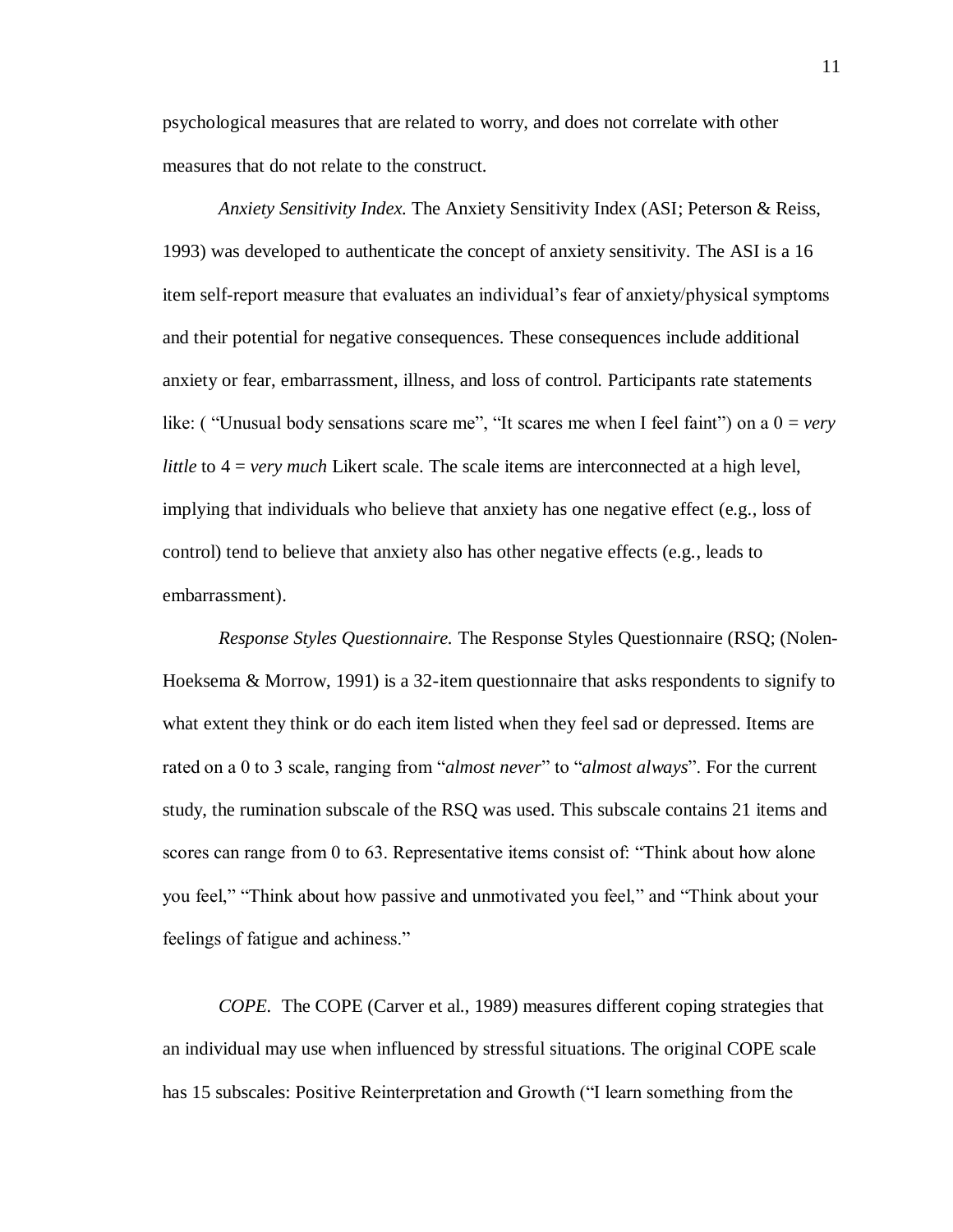experience"), Active Coping ("I do what has to be done, one step at a time"), Planning ("I make a plan of action"), Seeking of Social Support for Emotional Reasons ("I discuss my feelings with someone"), Seeking of Social Support for Instrumental Reasons ("I try to get advice from someone about what to do"), Suppression of Competing Activities ("I put aside other activities in order to concentrate on this"), Religion ("I put my trust in God"), Acceptance ("I get used to the idea that it happened"), Mental Disengagement ("I daydream about things other than this"), Focus on Venting of Emotions ("I get upset and let my emotions out"), Behavioral Disengagement ("I just give up try to reach my goal"), Denial ("I act as though it hasn't even happened"), Restraint Coping ("I make sure not to make matters worse by acting too soon"), Alcohol/Drug Use ("I use alcohol or drugs to make myself feel better"), and Humor ("I laugh about the situation"). These fifteen subscales are combined into a higher-order factor structure that consists of four factors: problem-focused coping, emotion-focused coping, avoidance, and acceptance. These factors are established as having acceptable psychometric properties in prior research studies (Sigmon, Stanton, & Snyder, 1995; Sigmon, Whitcomb-Smith, Rohan, & Kendrew, 2004).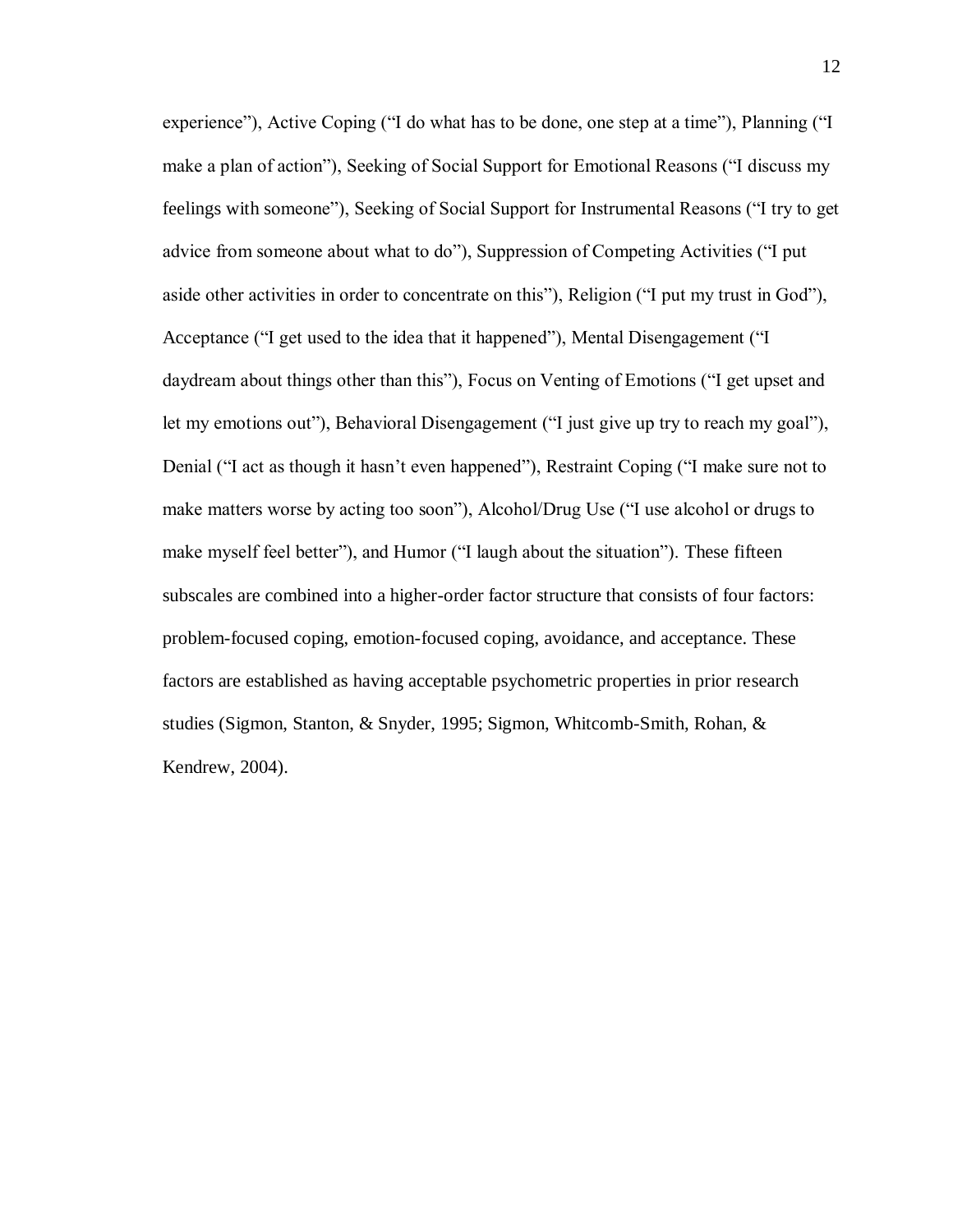#### **Results**

#### *Characteristics of the Sample*

The participants were 74 undergraduate males  $(n = 74)$  and 211 undergraduate

females  $(n = 211)$  at the University of Maine. The average age of the sample was 20.02

years (*SD* = 4.91). With regard to ethnicity, 93.7% were Caucasian; 2.8% Hispanic; 1.1%

Native America; 1.1% Asian; and 1.4% indicated other.

#### *Correlation Analysis*

Pearson's correlation tests were completed to look at the relationships between the different measures. Correlations are used to find the strength of linear dependence between two variables X and Y. Results of the correlation analyses are presented in Table 1.

| <b>Measures</b>        |          | $\overline{2}$ | 3       | $\overline{4}$ | 5       | 6       | 7       | 8        |
|------------------------|----------|----------------|---------|----------------|---------|---------|---------|----------|
| 1.PSWQ                 |          | $.46***$       | $.52**$ | $.74**$        | $.18**$ | .04     | $.15*$  | $-.21**$ |
| 2.ASI                  | $.46**$  |                | $.52**$ | $.46**$        | $.43**$ | $.18**$ | .070    | .11      |
| 3.Rumination           | $.52**$  | $.52**$        |         | $.56**$        | $.42**$ | $.19**$ | $.25**$ | .03      |
| 4.GADQ-IV              | $.74**$  | $.46**$        | $.56**$ |                | $.17*$  | $-.08$  | $-.00$  | $-1.3$   |
| 5. Avoidance<br>Coping | $.18**$  | $.43**$        | $.42**$ | $.17*$         |         | $.43**$ | $.26**$ | $.29**$  |
| 6.Problem-<br>Focused  | .04      | $.18**$        | $.19**$ | $-.08$         | $.43**$ |         | $.48**$ | $.53**$  |
| 7. Emotion-<br>Focused | $.15*$   | .07            | $.25**$ | $-.00$         | $.26**$ | $.48**$ |         | $.19**$  |
| 8.Acceptance           | $-.21**$ | .11            | .03     | $-.13$         | $.29**$ | $.53**$ | $.19**$ |          |

## Table 1 Correlation Analysis Between Measures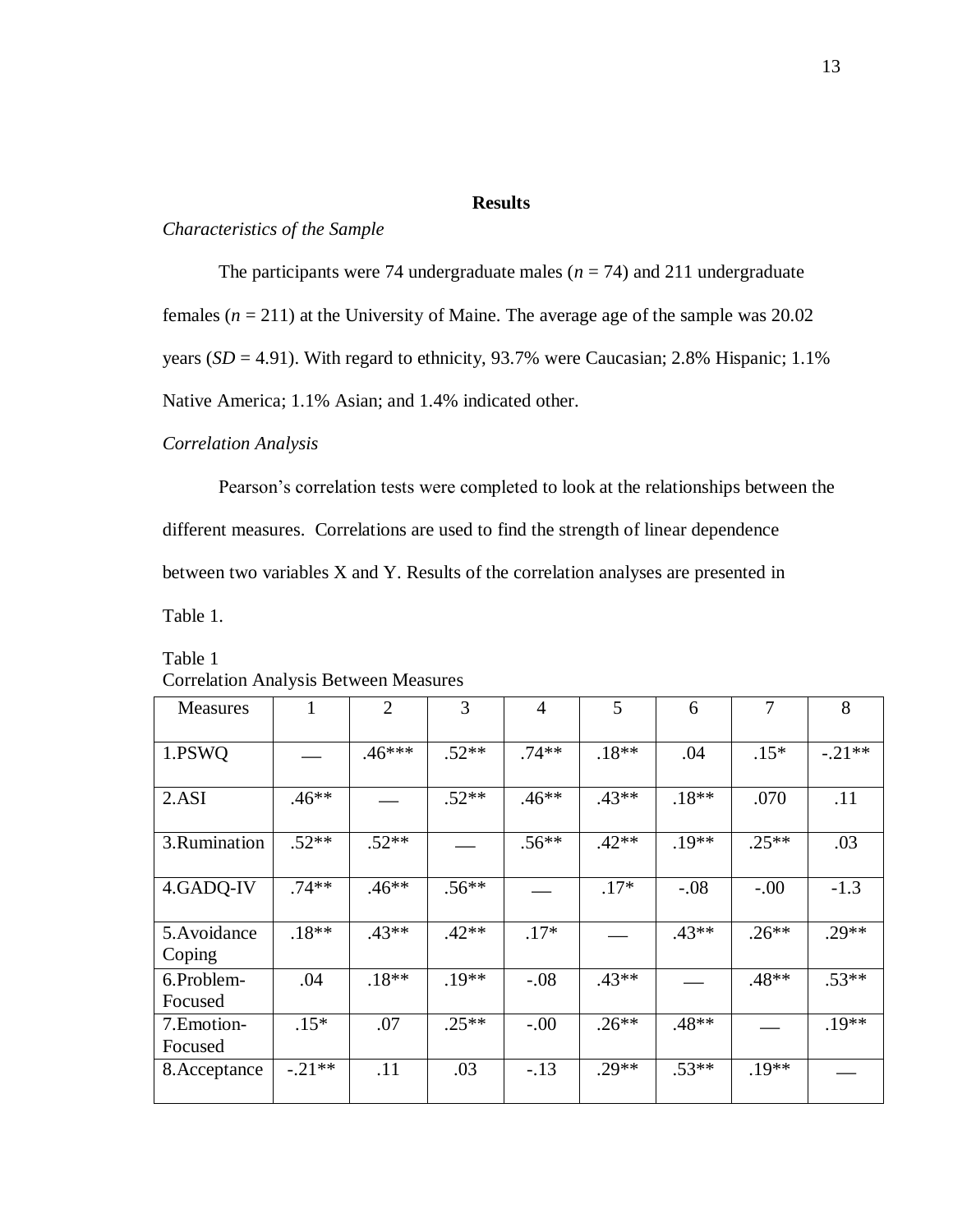Results indicate that worry is highly related to anxiety sensitivity, *n* (285) = . 46, *p*  < .001, rumination *n* (285) = .52, *p* < .001, GAD symptoms *n* (285) = .74, *p* < .001, avoidance coping  $n(285) = .18$ ,  $p < .001$ , and emotion-focused coping,  $n(285) = .152$ ,  $p <$ .001. Results also demonstrate that acceptance coping is negatively correlated with worry  $n(285) = -.21, p < .001.$ 

| Table 2. Means and standard deviations for measures by gender. |  |  |  |  |  |  |  |
|----------------------------------------------------------------|--|--|--|--|--|--|--|
|----------------------------------------------------------------|--|--|--|--|--|--|--|

| Sex                             |        | $\overline{N}$ | Mean | Std.      |
|---------------------------------|--------|----------------|------|-----------|
|                                 |        |                |      | Deviation |
| Avoidance Cope                  | Male   | 74             | 34.4 | 6.8       |
|                                 | Female | 206            | 35.0 | 8.1       |
|                                 |        |                |      |           |
| Problem-Focused                 | Male   | 74             | 33.6 | 7.9       |
| Cope                            | Female | 206            | 33.1 | 7.9       |
| <b>Emotion-Focused</b>          | Male   | 74             | 25.1 | 6.6       |
| Cope                            | Female | 206            | 29.4 | 7.8       |
| <b>Acceptance Cope</b>          | Male   | 74             | 28.8 | 7.5       |
|                                 | Female | 206            | 28.1 | 6.4       |
| GADQ-IV                         | Male   | 74             | 12.4 | 6.5       |
|                                 | Female | 206            | 15.1 | 6.8       |
| Worry                           | Male   | 74             | 45.5 | 13.0      |
|                                 | Female | 206            | 53.4 | 13.3      |
| <b>Anxiety Sensitivity Male</b> |        | 74             | 14.0 | 8.7       |
|                                 | Female | 206            | 18.4 | 12.0      |
| Rumination                      | Male   | 74             | 1.9  | .56       |
|                                 | Female | 206            | 2.0  | .63       |

*Group Statistics for Independent Samples* t*-test*

Independent samples *t*-tests were conducted to compare GAD symptoms with avoidance coping, problem-focused coping, emotion-focused coping, acceptance coping, worry, rumination, and anxiety sensitivity. Women reported having more symptoms of GAD ( $M = 15.1$ ,  $SD = 6.8$ ;  $t(283) = -3.00$ ,  $p = < .001$ , anxiety sensitivity ( $M = 18.4$ ,  $SD =$ 12.0),  $t(277) = -2.90$ ,  $p < .001$ , emotion-focused coping ( $M = 29.4$ ,  $SD = 7.8$ ;  $t(278) = -$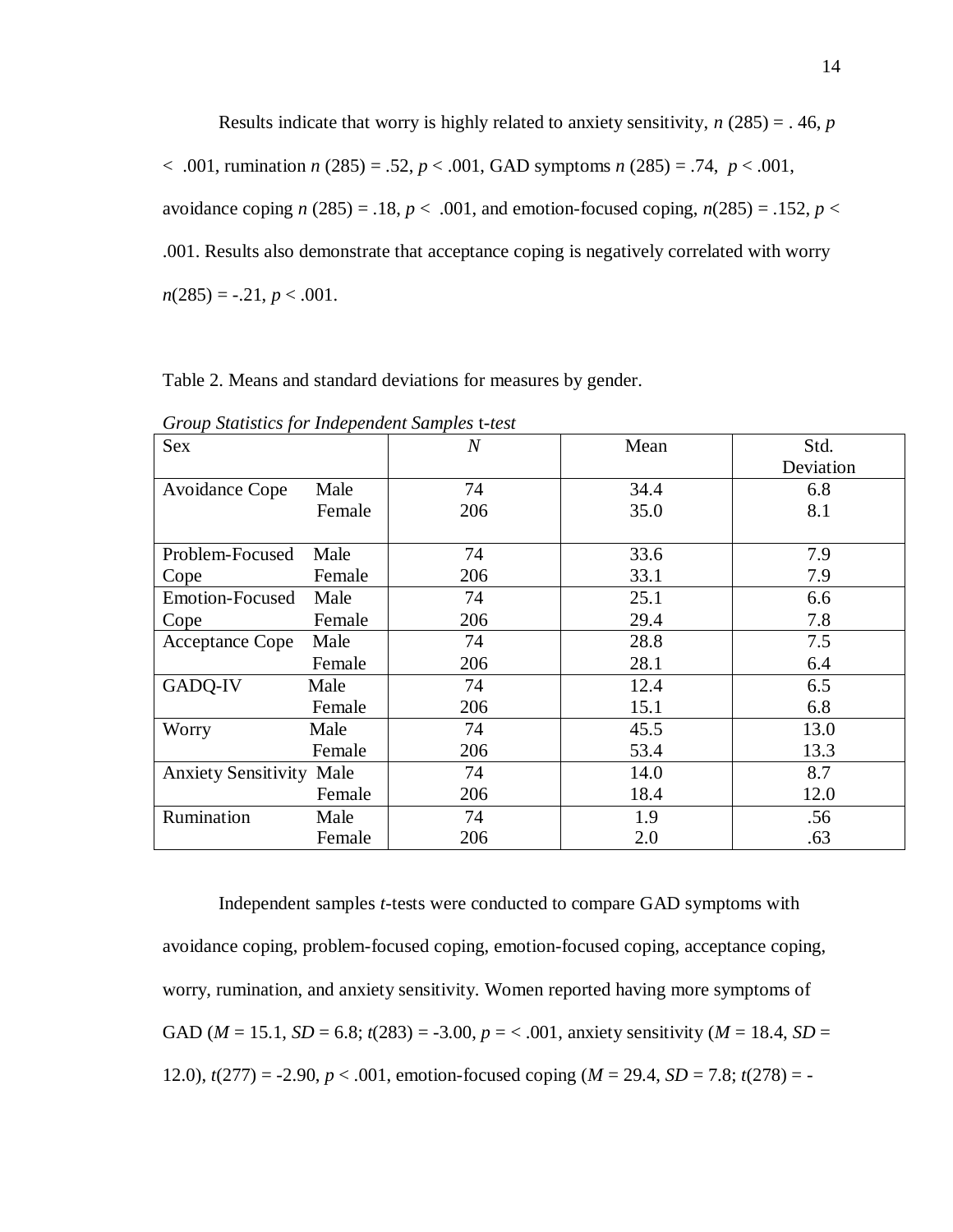4.30, *p* < .001, and worry (*M* = 53.4, *SD* = 13.3; *t*(283) = -4.40, *p* < .001. Women did not

report higher levels of rumination than men.

Table 3

*Independent Samples T-Test*

# **Independent Samples T-Test**

|                 | Levene's<br>Test for<br>Equality of<br>variances |           | T-Test for Equality of Means |     |                       |         |                                                          |
|-----------------|--------------------------------------------------|-----------|------------------------------|-----|-----------------------|---------|----------------------------------------------------------|
|                 | $\mathbf{F}$                                     | Sig.      | t                            | df  | Sig. $(2)$<br>tailed) | Lower   | 95% Confidence<br>Interval of the<br>Difference<br>Upper |
| Avoidance       | 2.85                                             | $\cdot$ 1 | $-.53$                       | 278 | .60                   | $-2.6$  | 1.5                                                      |
| Cope            |                                                  |           | $-.58$                       | 152 | .57                   | $-2.5$  | 1.4                                                      |
| Problem-        | .084                                             | .77       | .50                          | 278 | .61                   | $-1.6$  | 2.6                                                      |
| Focused<br>Cope |                                                  |           | .50                          | 128 | .62                   | $-1.6$  | 2.7                                                      |
| Emotion-        | 2.01                                             | 1.15      | $-4.3$                       | 278 | .00                   | $-6.6$  | $-2.4$                                                   |
| Focused<br>Cope |                                                  |           | $-4.7$                       | 151 | .00                   | $-6.2$  | $-2.5$                                                   |
| Acceptance      | 5.17                                             | .02       | .79                          | 278 | .43                   | $-1.1$  | 2.5                                                      |
| Cope            |                                                  |           | .73                          | 114 | .47                   | $-1.2$  | 2.7                                                      |
| GADQ-IV         | .272                                             | .60       | $-3.0$                       | 283 | .00                   | $-4.5$  | $-0.93$                                                  |
|                 |                                                  |           | $-3.0$                       | 133 | .00                   | $-4.5$  | $-.95$                                                   |
| Worry           | .220                                             | .64       | $-4.4$                       | 283 | .00                   | $-11.3$ | $-4.3$                                                   |
|                 |                                                  |           | $-4.4$                       | 130 | .00                   | $-11.3$ | $-4.3$                                                   |
| Anxiety         | 9.07                                             | .00       | $-2.9$                       | 277 | .00                   | $-7.4$  | $-1.4$                                                   |
| Sensitivity     |                                                  |           | $-3.3$                       | 175 | .00                   | $-7.0$  | $-8.0$                                                   |
| Rumination      | 1.32                                             | .25       | $-1.6$                       | 283 | .11                   | $-.30$  | .03                                                      |
|                 |                                                  |           | $-1.7$                       | 141 | .10                   | $-.30$  | .02                                                      |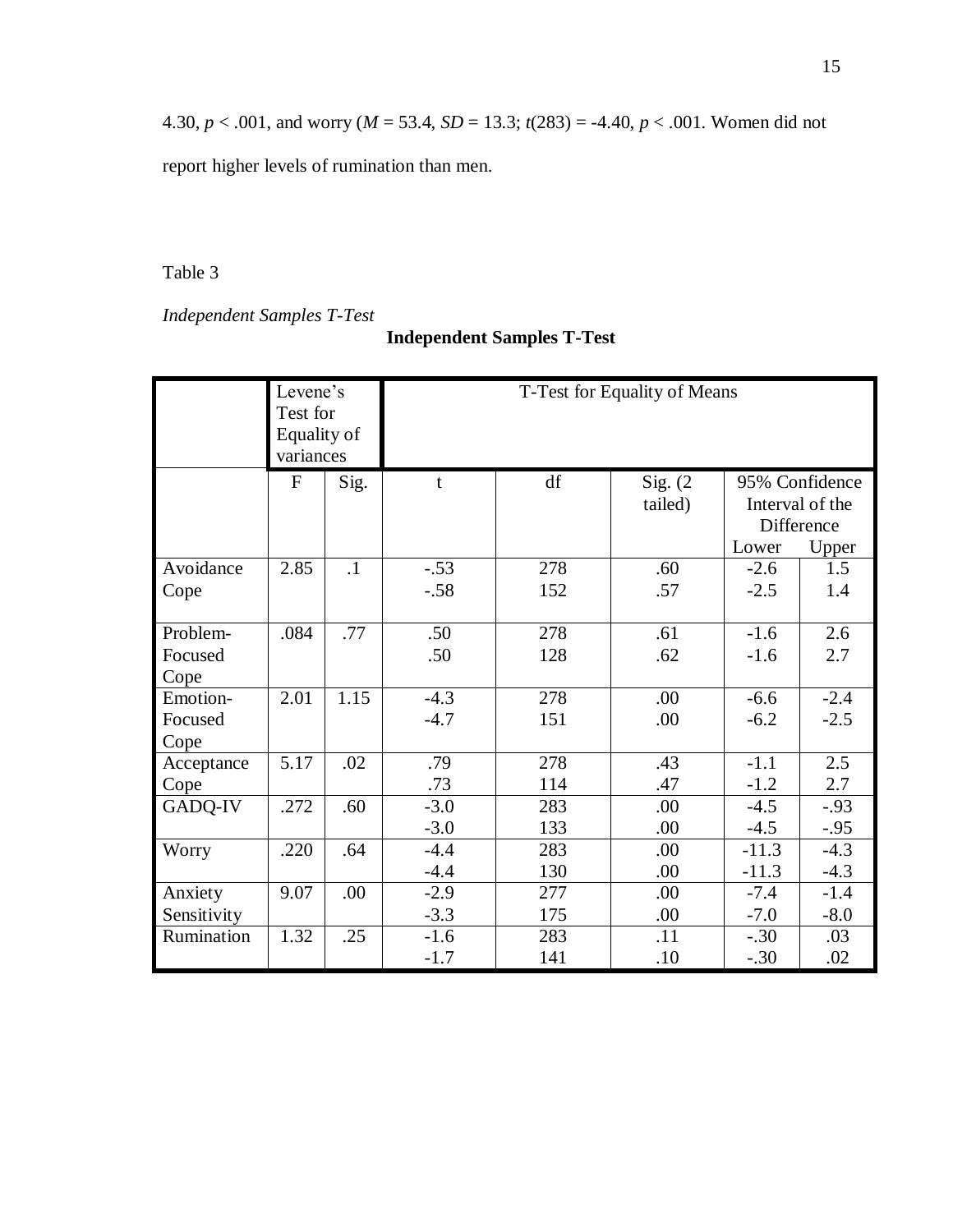### *Regression Analysis* All Participants

A stepwise regression analysis was conducted to see if the cognitive constructs of worry, anxiety sensitivity, rumination, and coping were predictive of GAD symptoms in the entire sample. Results indicated that worry, rumination, and anxiety sensitivity positively predicted GAD symptoms and problem-focused coping was a negative predictor. These variables accounted for 59.5% of the variance in GAD symptoms and the coefficients are presented in Table 4.

|                |                           |                                | Coefficients <sup>a</sup> |                                  |          |      |
|----------------|---------------------------|--------------------------------|---------------------------|----------------------------------|----------|------|
|                |                           | Unstandardized<br>Coefficients |                           | Standardize<br>d<br>Coefficients |          |      |
| Model          |                           | в                              | Std. Error                | Beta                             | ŧ        | Sig. |
|                |                           | $-4.600$                       | 1.097                     |                                  | $-4.193$ | .001 |
|                | Worry                     | .368                           | .021                      | .732                             | 17.809   | .001 |
| $\overline{2}$ |                           | $-6.937$                       | 1.147                     |                                  | $-6.047$ | .001 |
|                | Worry                     | .316                           | .022                      | .628                             | 14.139   | .001 |
|                | Rumination                | 2.504                          | .493                      | .226                             | 5.080    | .001 |
| 3              |                           | $-3.828$                       | 1.566                     |                                  | $-2.444$ | .015 |
|                | Worry                     | .310                           | .022                      | .618                             | 14.052   | .001 |
|                | Rumination                | 2.704                          | .492                      | .243                             | 5.502    | .001 |
|                | Problem-focused<br>coping | $-.098$                        | .034                      | $-113$                           | $-2.871$ | .004 |
| 4              |                           | $-3.171$                       | 1.587                     |                                  | $-1.998$ | .047 |
|                | Worry                     | .297                           | .023                      | .591                             | 12.994   | .001 |
|                | Rumination                | 2.322                          | .520                      | .209                             | 4,462    | .001 |
|                | Problem-focused<br>coping | $-.104$                        | .034                      | $-120$                           | $-3.063$ | .002 |
|                | Anxiety Sensitivity       | .059                           | .028                      | .098                             | 2.133    | .034 |

Table 4. Coefficients for predictors of GAD symptoms  $(N = 285)$ 

a. Dependent Variable: Generalized Anxiety Disorder Severity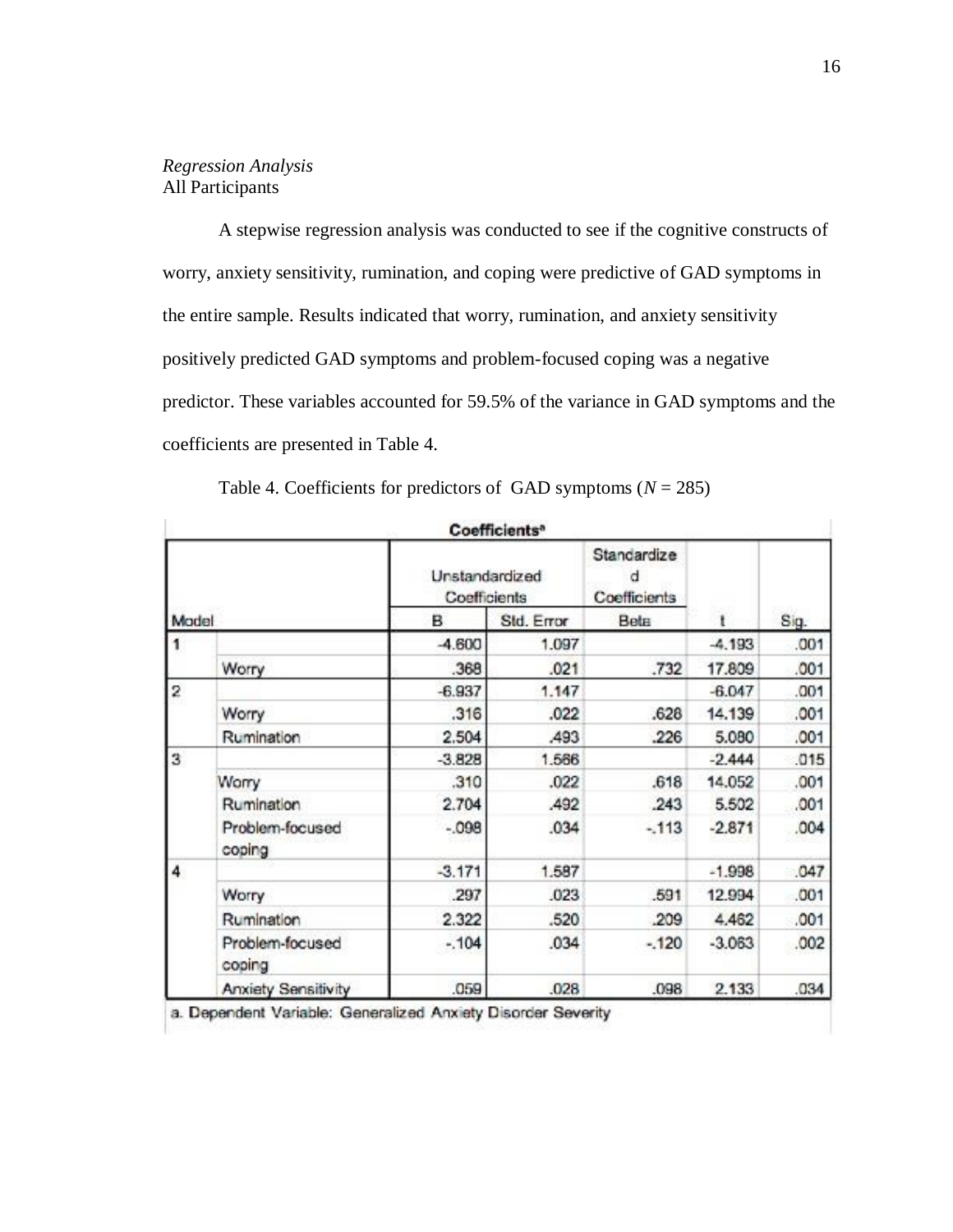For females, worry and rumination were positive predictors and emotion-focused coping negatively predicted GAD symptoms. These three variables accounted for 61.5% of the variance in GAD symptoms. Coefficients are presented in Table 5.

|  | Table 5. Regression for Females $(n = 211)$ |  |  |  |  |
|--|---------------------------------------------|--|--|--|--|
|--|---------------------------------------------|--|--|--|--|

|                         |                           |                                | Coefficients <sup>®</sup> |                                  |          |      |
|-------------------------|---------------------------|--------------------------------|---------------------------|----------------------------------|----------|------|
|                         |                           | Unstandardized<br>Coefficients |                           | Standardiz<br>ed<br>Coefficients |          |      |
| Model                   |                           | в                              | Std. Error                | Beta                             |          | Sig. |
|                         |                           | $-5.516$                       | 1.345                     |                                  | $-4.101$ | .001 |
|                         | Worry                     | .384                           | .024                      | .742                             | 15.711   | .001 |
| $\overline{\mathbf{2}}$ |                           | $-7.418$                       | 1.352                     |                                  | $-5.488$ | .001 |
|                         | Worry                     | .321                           | .027                      | .620                             | 11.808   | .001 |
|                         | Rumination                | 2.579                          | .569                      | .238                             | 4.528    | .001 |
| 3                       |                           | $-4.241$                       | 1.602                     |                                  | $-2.647$ | .009 |
|                         | Worry                     | .323                           | .026                      | .623                             | 12.198   | .001 |
|                         | Rumination                | 2.970                          | .566                      | .274                             | 5.250    | .001 |
|                         | Emotion-focused<br>coping | $-.138$                        | .040                      | $-.157$                          | $-3.474$ | .001 |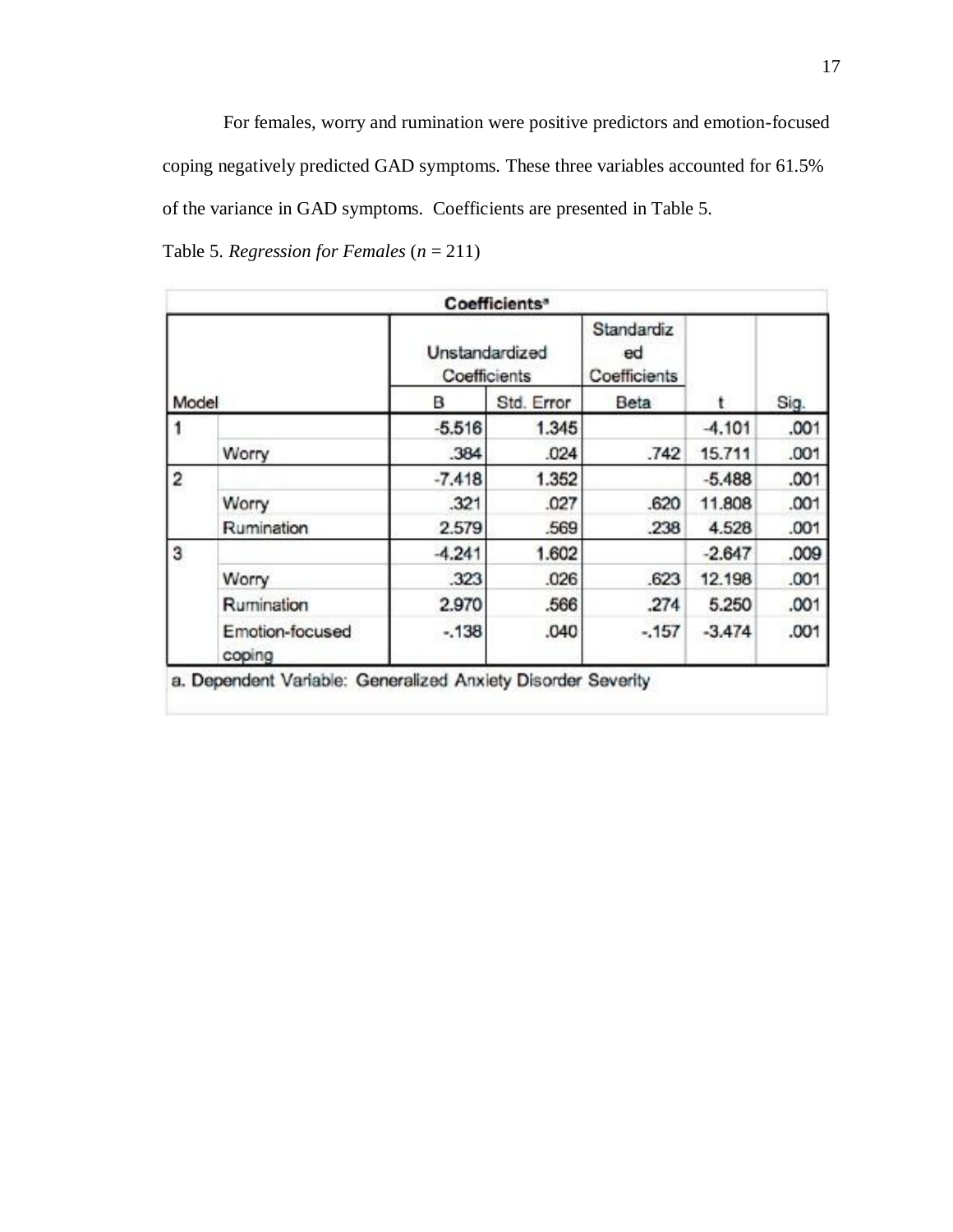For males, worry and rumination positively predicted GAD symptoms. These two variables accounted for 47.4% of the variance in GAD symptoms. Coefficients are presented in Table 6.

Table 6. *Regression Analysis for Males* (*n* = 74).

|                |            | Unstandardized<br>Coefficients | Coefficients <sup>a</sup> | Standardiz<br>ed<br>Coefficient<br>s |          |      |
|----------------|------------|--------------------------------|---------------------------|--------------------------------------|----------|------|
| Model          |            | в                              | Std. Error                | Beta                                 |          | Sig. |
|                |            | $-2.750$                       | 2.093                     |                                      | $-1.314$ | .193 |
|                | Worry      | .331                           | .044                      | .663                                 | 7.472    | .001 |
| $\overline{2}$ |            | $-5.723$                       | 2.484                     |                                      | $-2.304$ | .024 |
|                | Worry      | .305                           | .045                      | .612                                 | 6.789    | .001 |
|                | Rumination | 2.176                          | 1.033                     | .190                                 | 2.107    | .039 |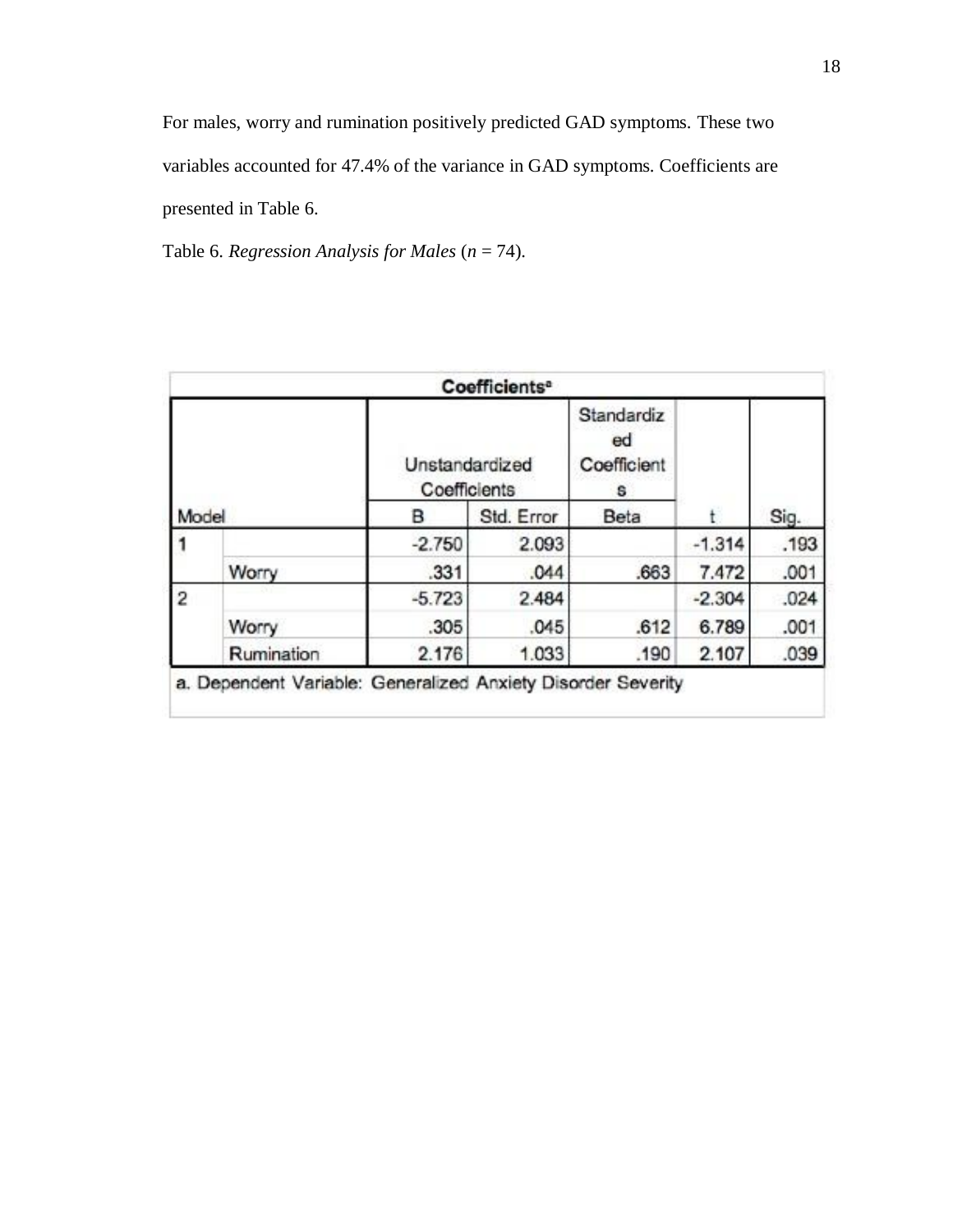#### **Discussion**

Generalized anxiety disorder (GAD) is typically associated with distorted cognitions, particularly in regards to high levels of excessive worry. Although GAD occurs in roughly 3.1% of the population, it is currently the least understood anxiety disorder. In addition, psychological treatments for GAD require a more accurate understanding of cognitive factors that may predict and maintain this disorder. Given that women have higher rates of GAD, predictive factors may vary by gender. The aims of this study were to examine predictive factors of a continuous measure of GAD (GADQ-IV) in males and females.

The first hypothesis of the study was partially confirmed. A step-wise regression on all participants indicated that worry, rumination, and anxiety sensitivity positively predicted GAD symptoms and problem-focused coping was a negative predictor with these variables accounting for 60% of the variance GAD scores. Although it was predicted that all of the variables studied would predict GAD, this was not confirmed. Emotionfocused, avoidance, and acceptance coping did not contribute to the prediction of GAD symptoms. It could be that with a larger sample size, these coping factors may be predictive. For example, avoidance coping might appear to be a positive predictor of GAD symptoms whereas acceptance might be a negative predictor. Future research with larger samples would need to be conducted to support these contentions.

The second hypothesis of the current study was confirmed. Women reported greater levels of GAD symptoms than men. These results are consistent with the current literature on gender differences in GAD prevalence. Ancillary analyses may provide some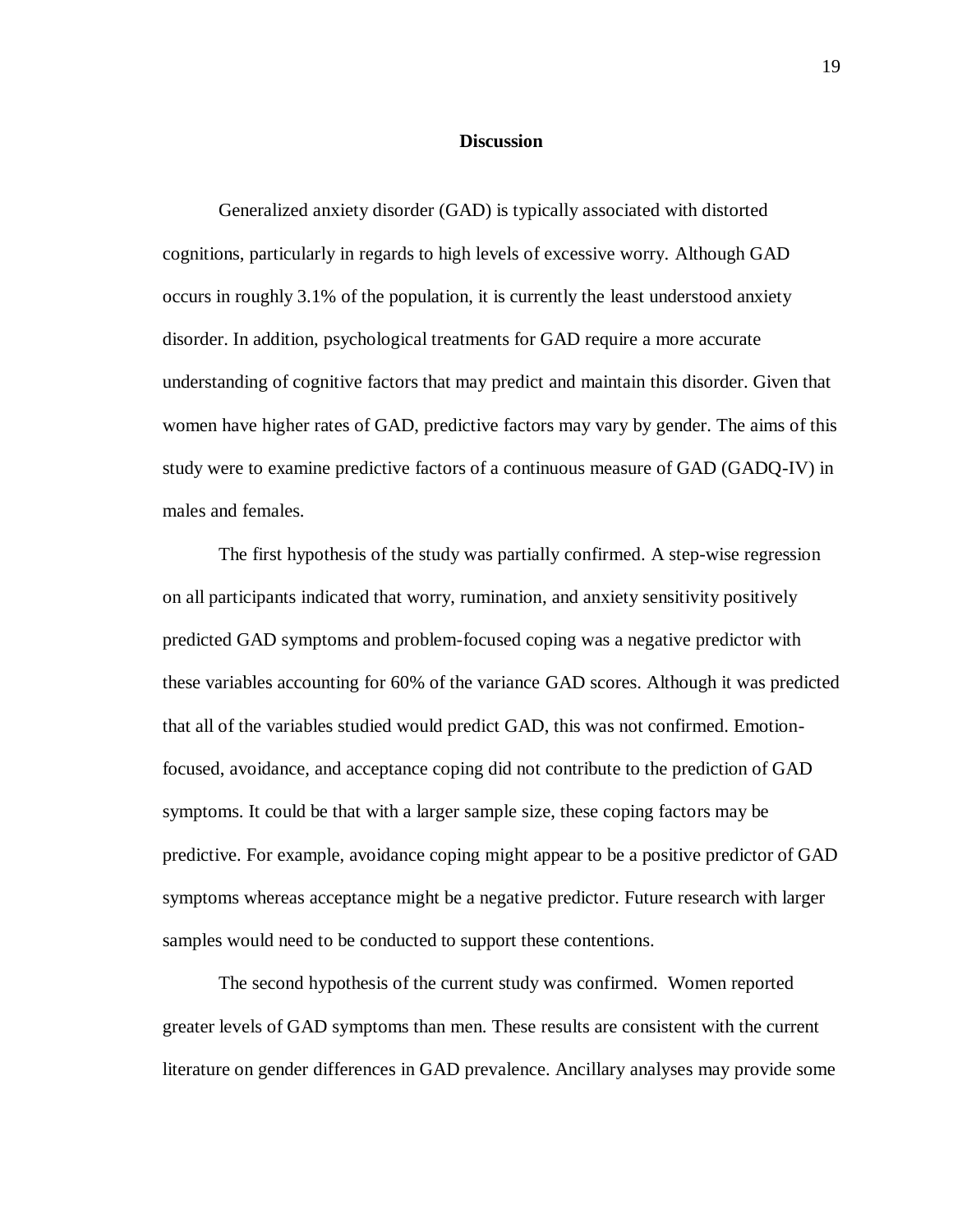additional support for other cognitive constructs that impact the development and maintenance of GAD symptoms in women and men. For example, independent samples *t*tests revealed that women reported greater levels of anxiety sensitivity and emotionfocused coping than men. For females, worry and rumination were positive predictors and emotion-focused coping negatively predicted 62% of the variance in GAD. Emotionfocused coping contains strategies such as emotional venting, seeking support for emotional reasons and seeking support for instrumental reasons. Although worry and rumination continue to be associated with high levels of GAD for men and women, emotional coping styles appear to be gender-specific in predicting GAD in women. Further research is needed to ascertain if these variables predict GAD in a longitudinal design.

There were some limitations to this study. One of the limitations to this study is that the sample size is small and data outcomes could differ with a larger sample size. Participants were primarily college-aged and Caucasian, making it difficult to generalize the results to more diverse populations in the United States. Future studies should recruit participants from more diverse backgrounds. Another limitation of this study is the restricted geographic location in which the study took place. The sample consisted of all undergraduate college students, and psychopathology is less likely to be found in a college sample. This study also involved the use of self-report data. Self-report data may be influenced by certain factors; for example participants may under-report or over-report their symptoms. This study was cross-sectional, rather than longitudinal, and since the data was collected at one given time, it was impossible to control for individual differences in self- report measures. There could also be other variables that contribute to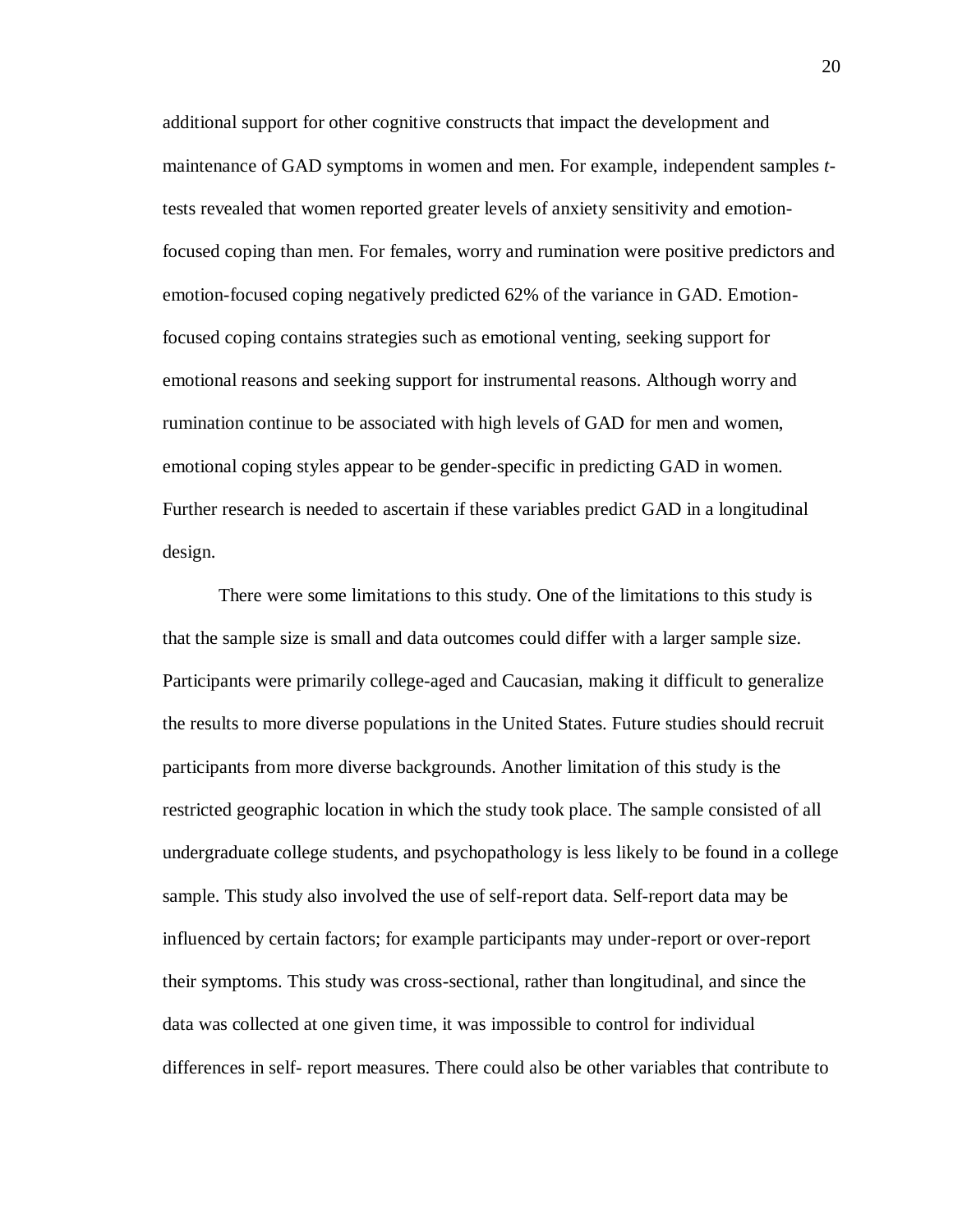GAD symptoms.

This study contributes to existing literature by examining cognitive constructs like worry, rumination, anxiety sensitivity, and coping that may predict the development of GAD. Because GAD is one of the most poorly understood anxiety disorders, it is important to study constructs that predict GAD symptoms in order to develop new intervention and treatment programs. Additionally, further research will aid in the understanding of the origin and prevention of Generalized Anxiety Disorder.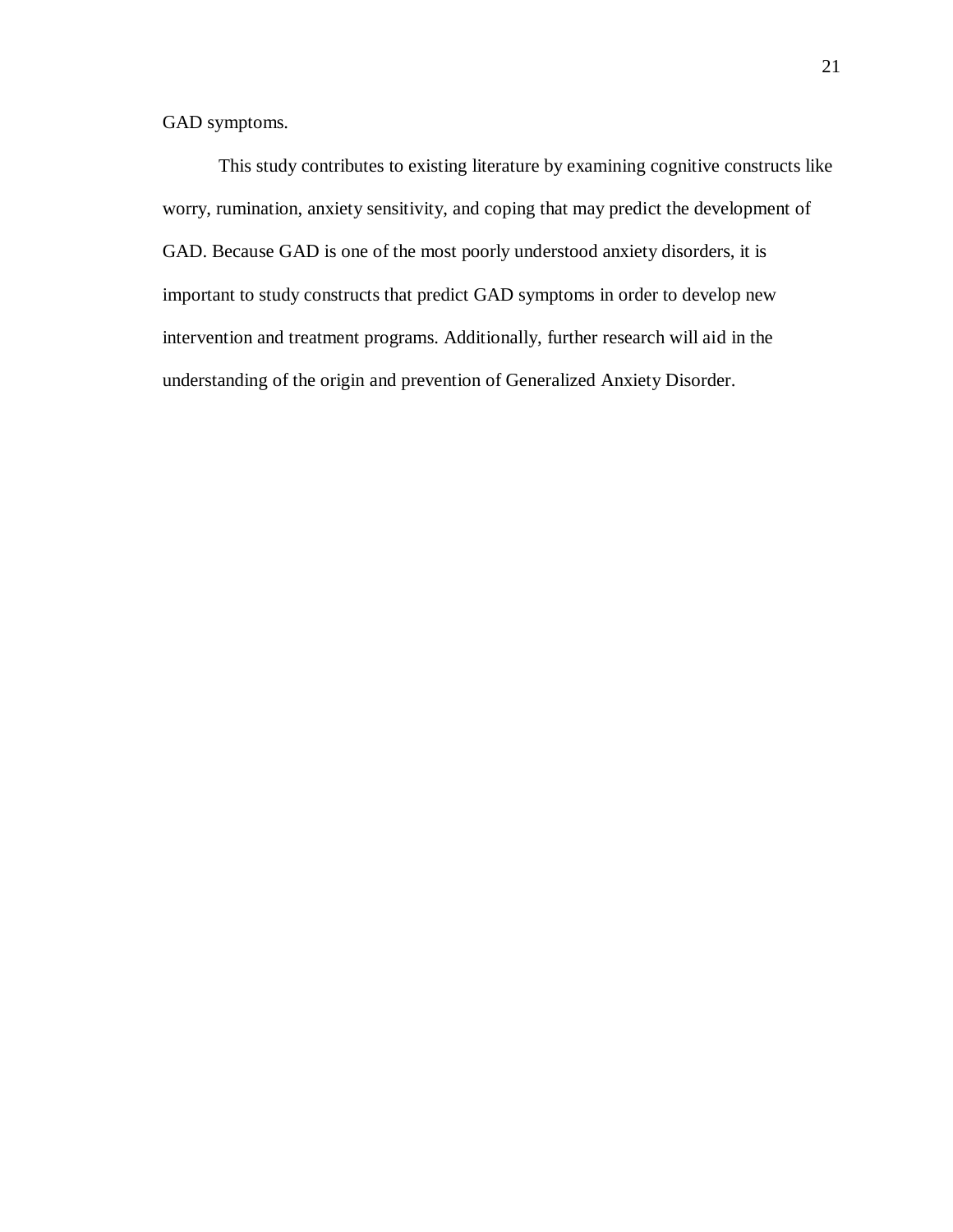Appendices

#### **Appendix A-Penn State Worry Questionnaire**

## **PSWQ**

Write the number that best describes how typical or characteristic each item is of you.

- 1=Not at all typical 2=A little typical 3=Somewhat typical 4=Typical 5=Very typical \_\_\_1. If I don't have enough time to do everything, I don't worry about it.
- \_\_\_2. My worries overwhelm me.
- \_\_\_3. I do not tend to worry about things.
- \_\_\_4. Many situations make me worry.
- \_\_\_5. I know I shouldn't worry about things, but I just cannot help it.
- \_\_\_6. When I am under pressure I worry a lot.
- \_\_\_7. I am always worrying about something.
- \_\_\_8. I find it easy to dismiss worrisome thoughts.
- \_\_\_9. As soon as I finish one task, I start to worry about everything else I have to do.
- \_\_\_10. I never worry about anything.
- \_\_\_11. When there is nothing more I can do about a concern, I don't worry about it anymore.
- \_\_\_12. I've been a worrier all my life.
- \_\_\_13. I noticed that I have been worrying about things.
- \_\_\_14. Once I start worrying I can't stop.
- \_\_\_15. I worry all the time.
- \_\_\_16. I worry about projects until they are done.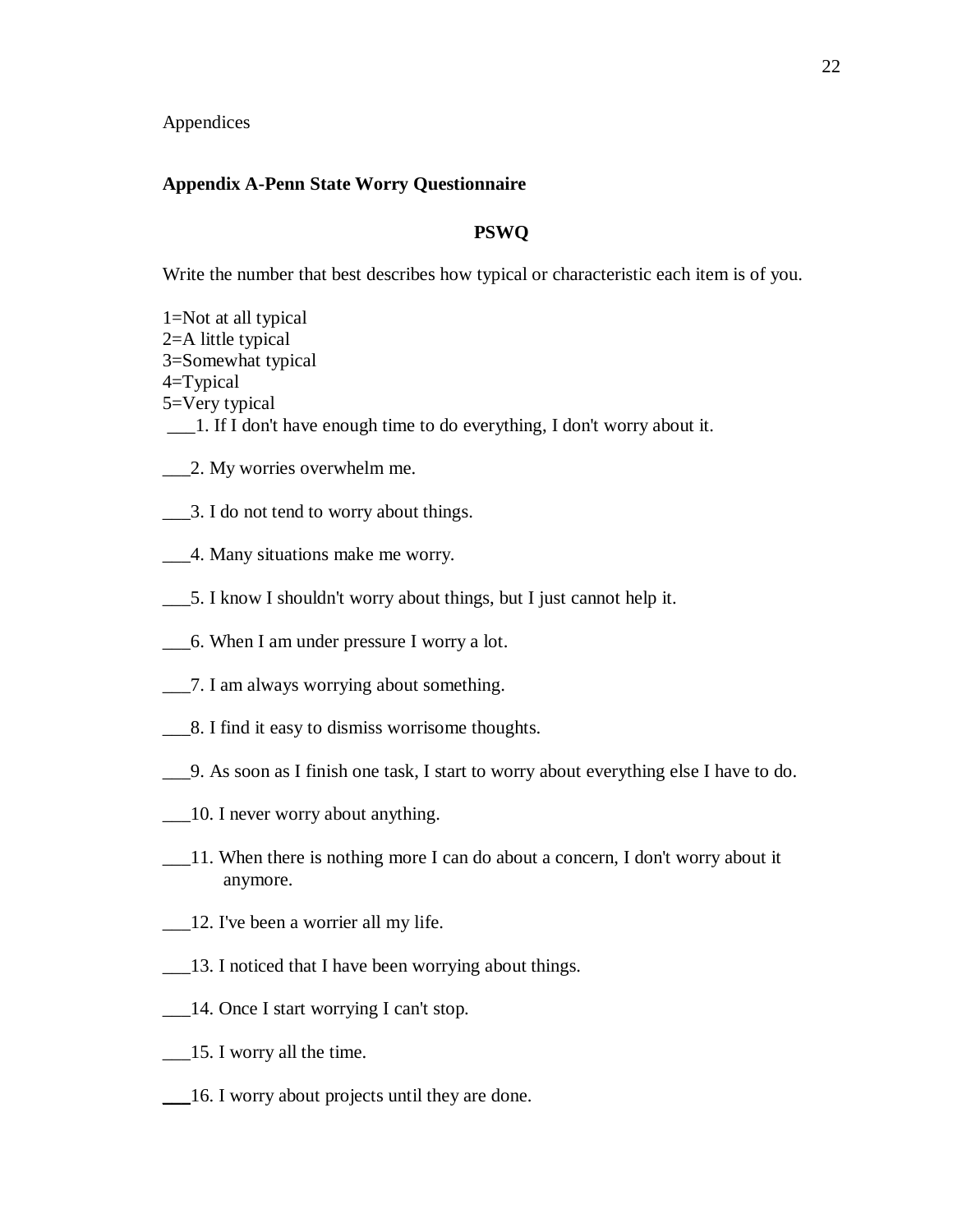#### **Appendix B- Anxiety Sensitivity Index**

### **AS Index**

Respond to each item by indicating the number of the phrase which best represents the extent to which you agree with the item. If any of the items address something that is not part of your experience (i.e., "it scares me when I feel shaky" for someone who has never trembled or had the "shakes"), answer on the basis of how you think you might feel if you had such an experience. Otherwise answer all items on the basis of your own experience. Be careful to make only one choice for each item and please answer all items.

- $0 = \text{Very little}$  $1 = A$  Little  $2 = Some$  $3 = Much$  $4 =$  Very Much
- **1.** It is important to me not to appear nervous.
- 2. When I cannot keep my mind on a task, I worry that I might be going crazy.
- \_\_\_\_\_\_ 3. It scares me when I feel "shaky" (trembling).
- **EXECUTE:** 4. It scares me when I feel faint.
- \_\_\_\_\_\_ 5. It is important to me to stay in control of my emotions.
- \_\_\_\_\_\_ 6. It scares me when my heart beats rapidly.
- \_\_\_\_\_\_ 7. It embarrasses me when my stomach growls.
- **EXECUTE:** 8. It scares me when I am nauseous.
- \_\_\_\_\_\_ 9. When I notice that my heart is beating rapidly, I worry that I might have a heart attack.
- \_\_\_\_\_\_ 10. It scares me when I am short of breath.
- 11. When my stomach is upset, I worry that I might be seriously ill.
- 12. It scares me when I am unable to keep my mind on a task.
- 13. Other people notice when I feel shaky.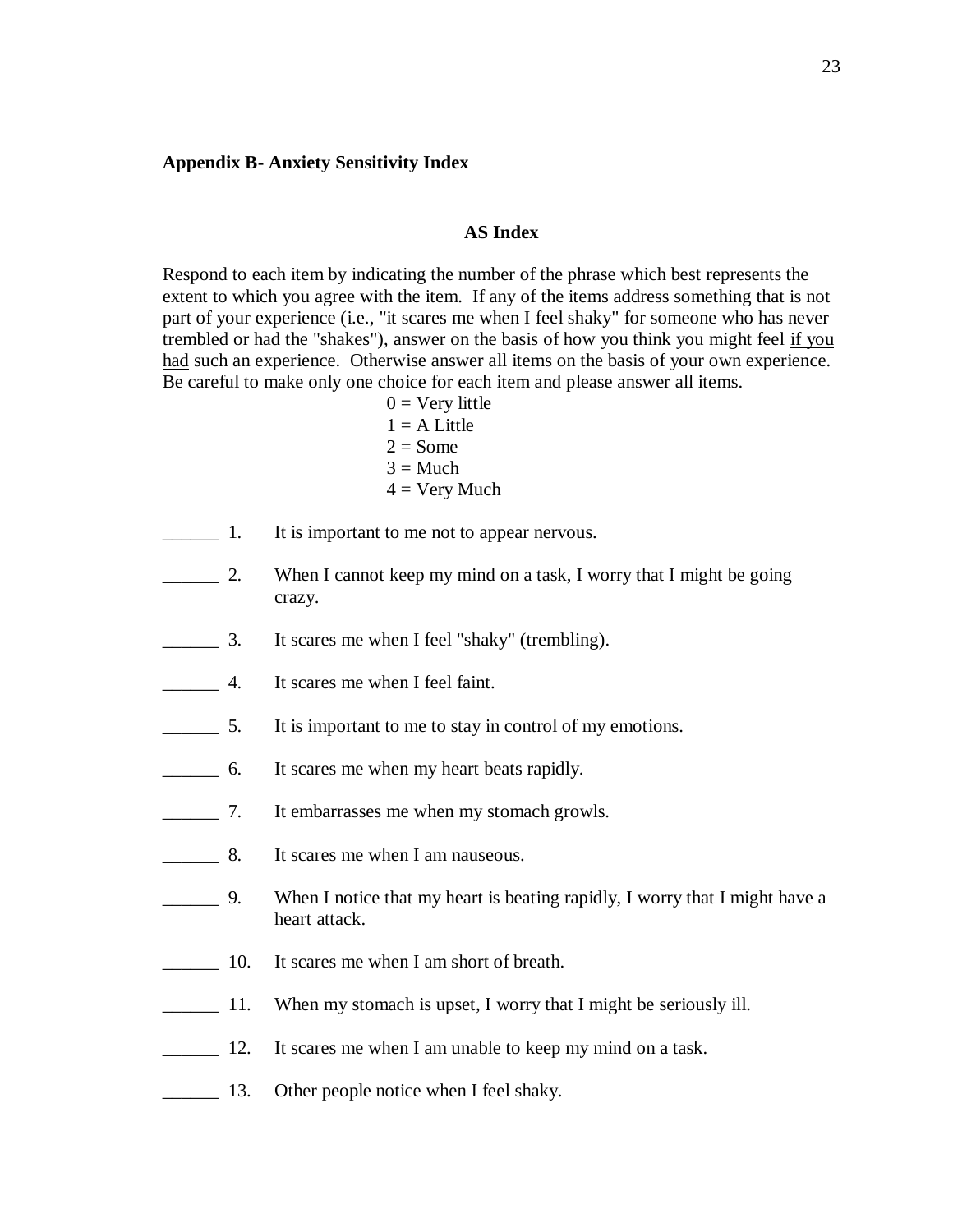- \_\_\_\_\_\_ 14. Unusual body sensations scare me.
- \_\_\_\_\_\_ 15. When I am nervous, I worry that I might be mentally ill.
- **16.** It scares me when I am nervous.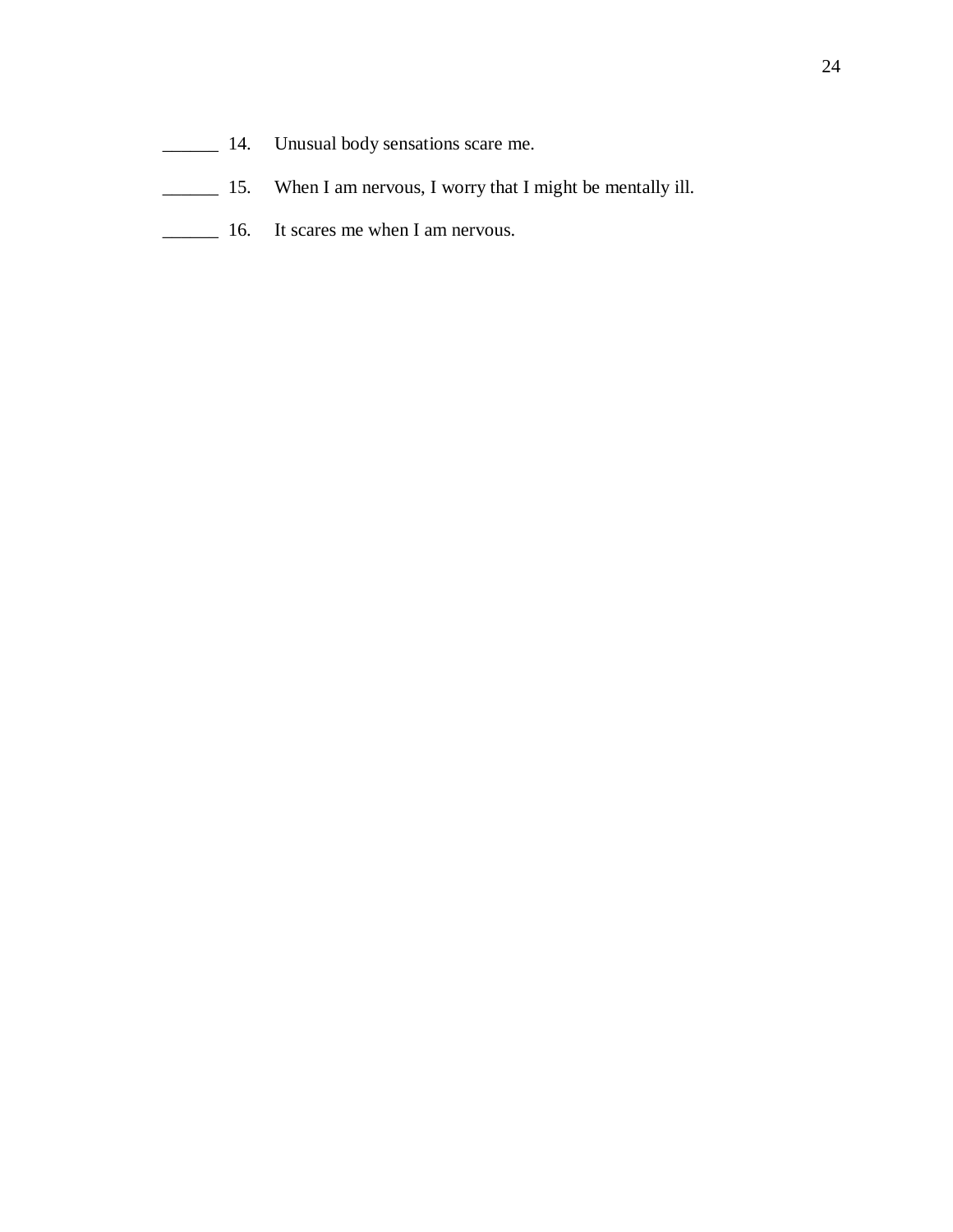#### **THE COPE**

Instructions: We are interested in how people respond when they confront difficult or stressful events in their lives. There are lots of ways to try to deal with stress. This questionnaire asks you to indicate what you generally do and feel, when you experience stressful events. Obviously, different events bring out somewhat different responses, but think about what you usually do when you are under a lot of stress. Please try to respond to each item separately in your mind from each other item. There are no right or wrong answers, so choose the most accurate answer for YOU, not what you think most people would say or do. Please use the following scale as you respond.

## 1 = I USUALLY DON'T DO THIS AT ALL 2 = I USUALLY DO THIS A LITTLE BIT 3 = I USUALLY DO THIS A MEDIUM AMOUNT 4 = I USUALLY DO THIS A LOT

- \_\_\_\_1. I try to grow as a person as a result of the experience.
- 1. I turn to work or other substitute activities to take my mind off things.
- \_\_\_\_3. I get upset and let my emotions out.
- \_\_\_\_4. I try to get advice from someone about what to do.
- 5. I concentrate my effort on doing something about it.
- \_\_\_\_6. I say to myself "this isn't real."
- \_\_\_\_7. I put my trust in God.
- \_\_\_\_8. I laugh about the situation.
- \_\_\_\_9. I admit to myself that I couldn't deal with it, and quit trying.
- \_\_\_\_10. I restrain myself from doing anything too quickly.
- 11. I discuss my feelings with someone.
- 12. I use alcohol or drugs to make myself feel better.
- \_\_\_\_13. I get used to the idea that it happened.
- 14. I talk to someone to find out more about the situation.
- 15. I keep myself from getting distracted by other thoughts or activities.
- \_\_\_\_16. I daydream about things other than this.
- \_\_\_\_17. I get upset, and am really aware of it.
- \_\_\_\_18. I seek God's help.
- \_\_\_\_19. I make a plan of action.
- \_\_\_\_20. I make jokes about it.
- 21. I accept that this has happened and that it can't be changed.
- 22. I hold off doing anything about it until the situation permits.
- 23. I try to get emotional support from friends or relatives.
- 24. I just give up trying to reach my goal.
- 25. I take additional action to try to get rid of the problem.
- \_\_\_\_26. I try to lose myself for awhile by drinking alcohol or taking drugs.
- 27. I refuse to believe that it has happened.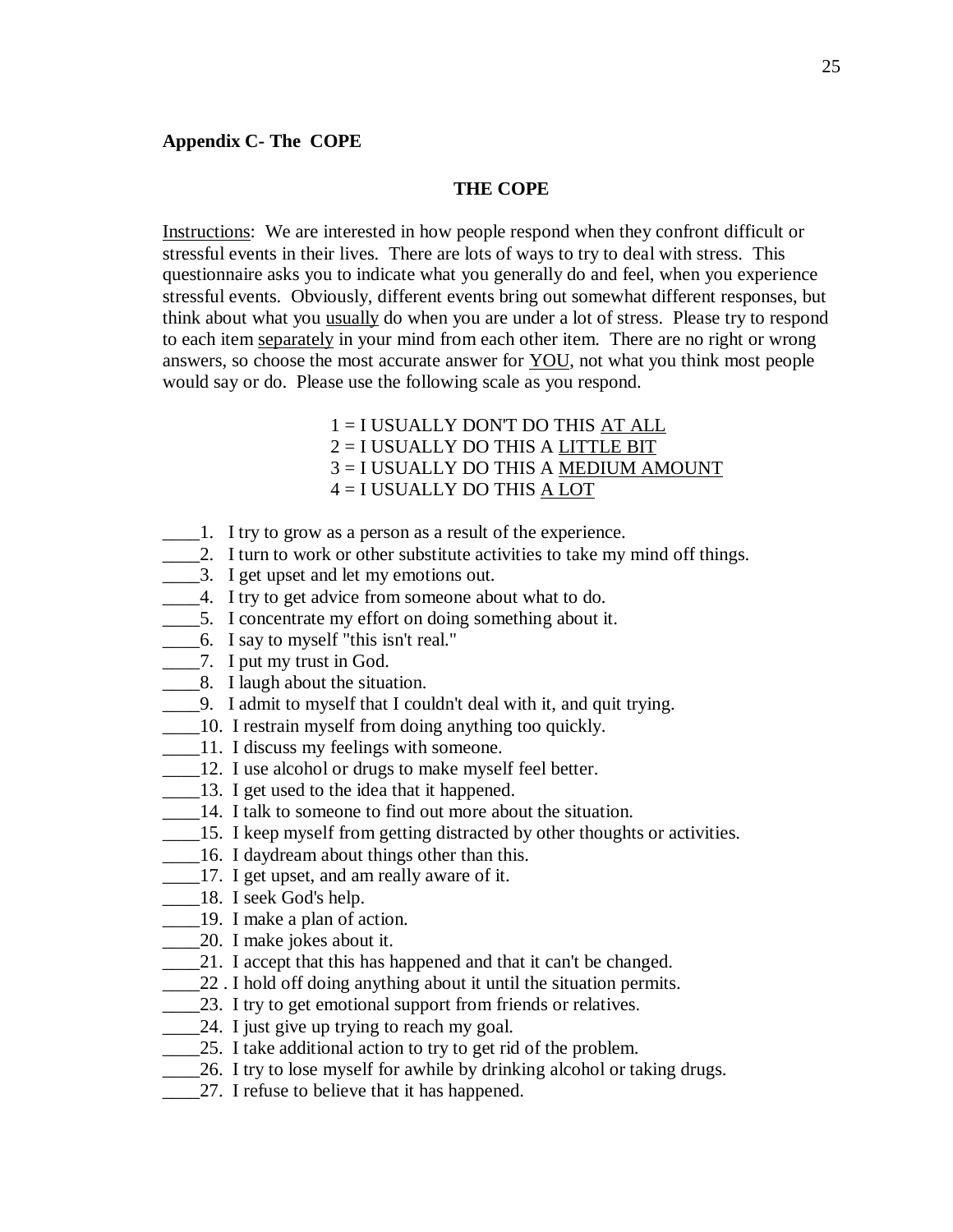- 28. I let my feelings out.
- \_\_\_\_29. I try to see it in a different light, to make it seem more positive.
- \_\_\_\_30. I talk to someone who could do something concrete about the problem.
- \_\_\_\_31. I sleep more than usual.
- \_\_\_\_32. I try to come up with a strategy about what to do.
- \_\_\_\_33. I focus on dealing with this problem, and if necessary let other things slide a little.
- \_\_\_\_34. I get sympathy and understanding from someone.
- \_\_\_\_35. I drink alcohol or take drugs, in order to think about it less.
- \_\_\_\_36. I kid around about it.
- \_\_\_\_\_\_37. I give up the attempt to get what I want.
- \_\_\_\_38. I look for something good in what is happening.
- \_\_\_\_39. I think about how I might best handle the problem.
- \_\_\_\_40. I pretend that it hasn't really happened.
- \_\_\_\_41. I make sure not to make matters worse by acting too soon.
- \_\_\_\_42. I try hard to prevent other things from interfering with my efforts at dealing with this.
- \_\_\_\_43. I go to movies or watch TV, to think about it less.
- \_\_\_\_44. I accept the reality of the fact that it happened.
- \_\_\_\_45. I ask people who have had similar experiences what they did.
- \_\_\_\_46. I feel a lot of emotional distress and find myself expressing those feelings a lot.
- \_\_\_\_47. I take direct action to get around the problem.
- \_\_\_\_48. I try to find comfort in my religion.
- \_\_\_\_49. I force myself to wait for the right time to do something.
- \_\_\_\_50. I make fun of the situation.
- \_\_\_\_51. I reduce the amount of effort I'm putting into solving the problem.
- \_\_\_\_52. I talk to someone about how I feel.
- 53. I use alcohol or drugs to help me get through it.
- 54. I learn to live with it.
- \_\_\_\_55. I put aside other activities in order to concentrate on this.
- \_\_\_\_56. I think hard about what steps to take.
- \_\_\_\_57. I act as though it hasn't even happened.
- \_\_\_\_58. I do what has to be done, one step at a time.
- \_\_\_\_59. I learn something from the experience.
- \_\_\_\_60. I pray more than usual.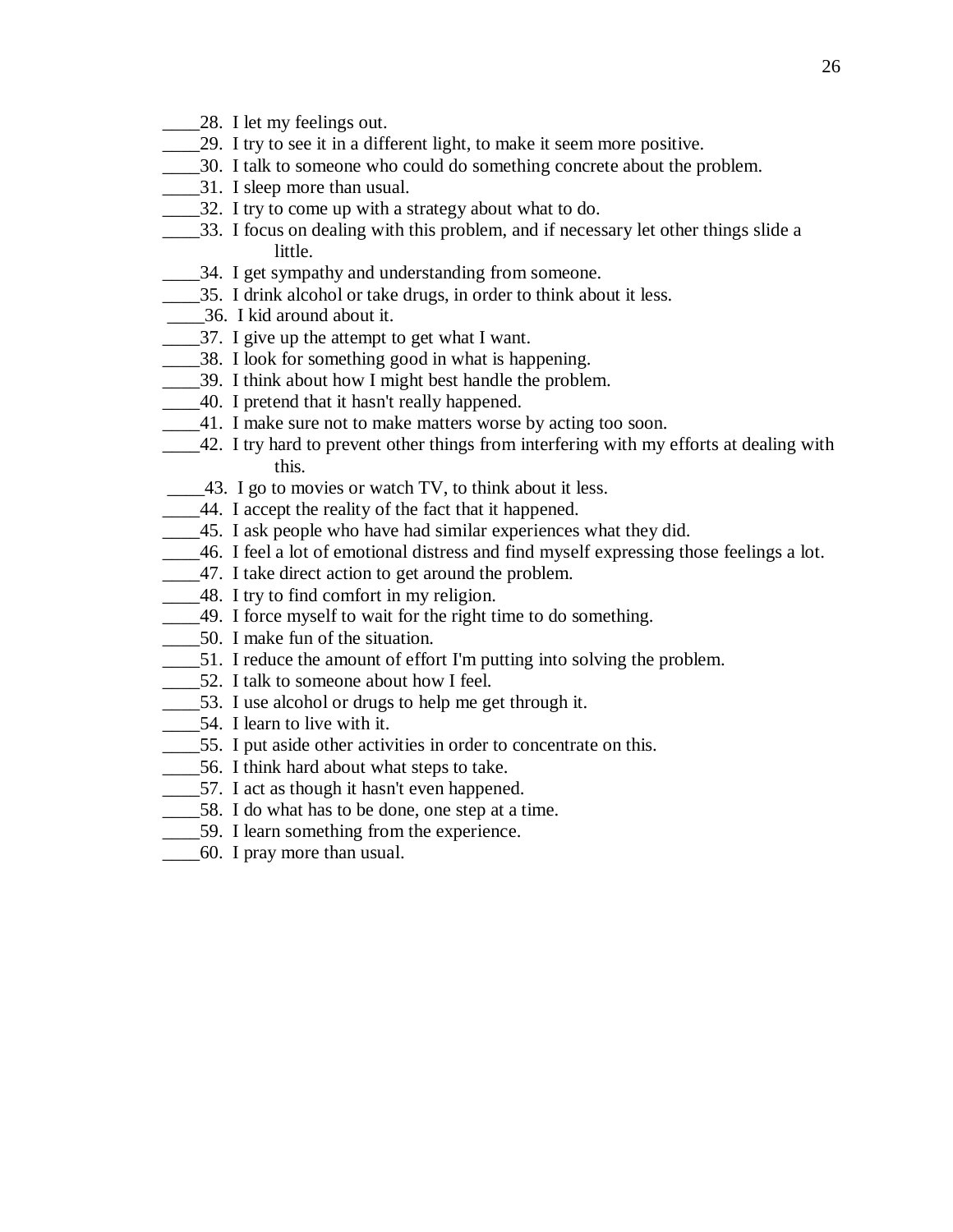### **Appendix D- Response Styles Questionnaire**

#### **Response Styles Questionnaire**

People think and do many different things when they feel depressed. Please read each of the items below and indicate whether you never, sometimes, often or always think or do each one when you feel down, sad, or depressed. Please indicate what you generally do, not what you think you should do.

- $0 =$  Almost Never
- $1 =$ Sometimes
- $2 =$  Often
- $3 =$  Almost Always
- \_\_\_ 1. Think about how alone you feel.
- \_\_\_ 2. Think "I won't be able to do my job/work because I feel so badly"
- \_\_\_ 3. Think about your feelings of fatigue and achiness
- \_\_\_ 4. Think about how hard it is to concentrate
- \_\_\_ 5. Try to find something positive in the situation or something you learned
- \_\_\_ 6. Think "I'm going to do something to make myself feel better"
- \_\_\_ 7. Help someone else with something in order to distract yourself
- \_\_\_ 8. Think about how passive and unmotivated you feel
- \_\_\_ 9. Remind yourself that these feelings won't last
- \_\_\_ 10. Analyze recent events to try to understand why you are depressed
- \_\_\_ 11. Think about how you don't seem to feel anything any more
- \_\_\_ 12. Think "Why can't I get going?"
- \_\_\_ 13. Think "Why do I always react this way?"
- \_\_\_ 14. Go to a favorite place to get your mind off your feelings
- \_\_\_ 15. Go away by yourself and think about why you feel this way
- \_\_\_ 16. Think "I'll concentrate on something other than how I feel."
- 17. Write down what you are thinking about and analyze it
- \_\_\_ 18. Do something that has made you feel better in the past
- \_\_\_ 19. Think about a recent situation, wishing it had gone better
- \_\_\_ 20. Think "I'm going to go out and have some fun"
- \_\_\_ 21. Concentrate on your work.
- 22. Think about how sad you feel.
- \_\_\_ 23. Think about all your shortcomings, failings, faults, mistakes
- $\frac{1}{24}$ . Do something you enjoy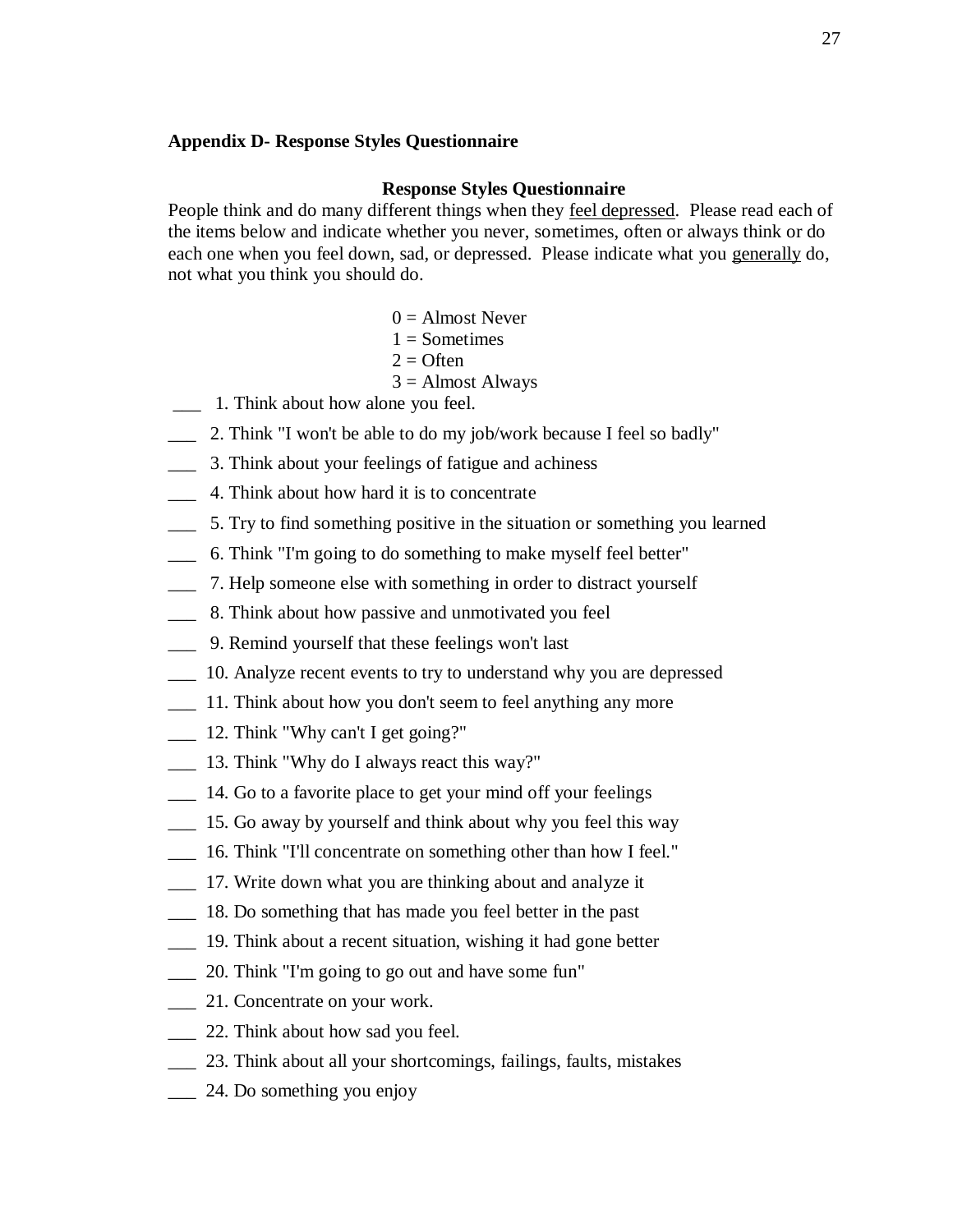- \_\_\_ 25. Think about how you don't feel up to doing anything
- \_\_\_ 26. Do something fun with a friend
- \_\_\_ 27. Analyze your personality to try to understand why you are depressed
- \_\_\_ 28. Go someplace alone to think about your feelings
- \_\_\_ 29. Think about how angry you are with yourself
- \_\_\_ 30. Listen to sad music
- \_\_\_ 31. Isolate yourself and think about the reasons why you feel sad
- \_\_\_ 32. Try to understand yourself by focusing on your depressed feelings

Now, we would like for you to go back through the same items and rate each of these items for how effective this strategy has been for you in helping you cope more effectively with a depressed mood and helping to alleviate a depressed mood. Use the following scale to rate the effectiveness of each of the following strategies.

| not very  |  |  | extremely |  |
|-----------|--|--|-----------|--|
| effective |  |  | effective |  |

- \_\_\_ 1. Think about how alone you feel.
- \_\_\_ 2. Think "I won't be able to do my job/work because I feel so badly"
- \_\_\_ 3. Think about your feelings of fatigue and achiness
- \_\_\_ 4. Think about how hard it is to concentrate
- \_\_\_ 5. Try to find something positive in the situation or something you learned
- \_\_\_ 6. Think "I'm going to do something to make myself feel better"
- \_\_\_ 7. Help someone else with something in order to distract yourself
- \_\_\_ 8. Think about how passive and unmotivated you feel
- \_\_\_ 9. Remind yourself that these feelings won't last
- \_\_\_ 10. Analyze recent events to try to understand why you are depressed
- \_\_\_ 11. Think about how you don't seem to feel anything any more
- \_\_\_ 12. Think "Why can't I get going?"
- \_\_\_ 13. Think "Why do I always react this way?"
- 14. Go to a favorite place to get your mind off your feelings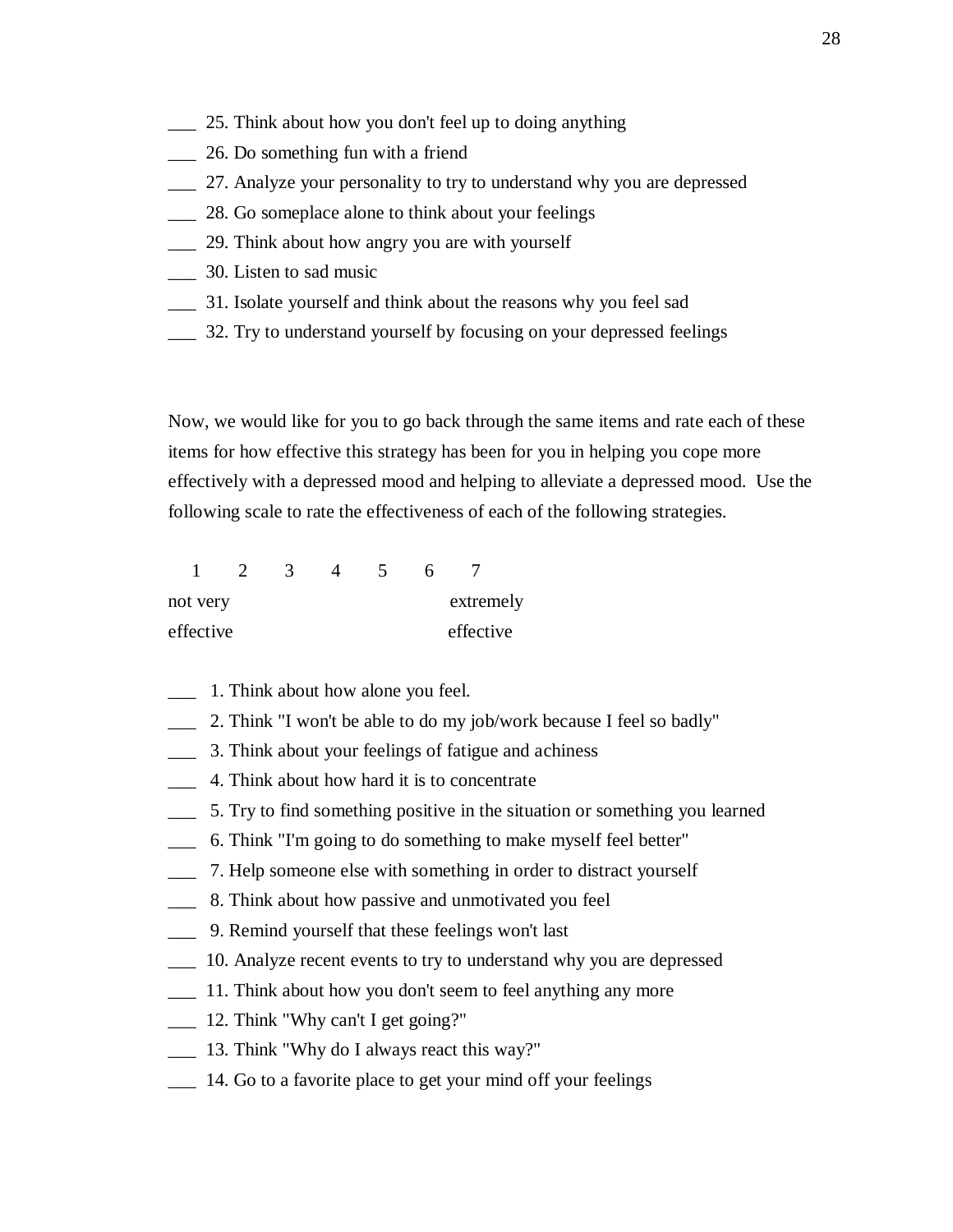- \_\_\_ 15. Go away by yourself and think about why you feel this way
- \_\_\_ 16. Think "I'll concentrate on something other than how I feel."
- \_\_\_ 17. Write down what you are thinking about and analyze it
- \_\_\_ 18. Do something that has made you feel better in the past
- \_\_\_ 19. Think about a recent situation, wishing it had gone better
- \_\_\_ 20. Think "I'm going to go out and have some fun"
- 21. Concentrate on your work.
- \_\_\_ 22. Think about how sad you feel.
- \_\_\_ 23. Think about all your shortcomings, failings, faults, mistakes
- \_\_\_ 24. Do something you enjoy
- \_\_\_ 25. Think about how you don't feel up to doing anything
- \_\_\_ 26. Do something fun with a friend
- \_\_\_ 27. Analyze your personality to try to understand why you are depressed
- \_\_\_ 28. Go someplace alone to think about your feelings
- \_\_\_ 29. Think about how angry you are with yourself
- \_\_\_ 30. Listen to sad music
- \_\_\_ 31. Isolate yourself and think about the reasons why you feel sad
- \_\_\_ 32. Try to understand yourself by focusing on your depressed feelings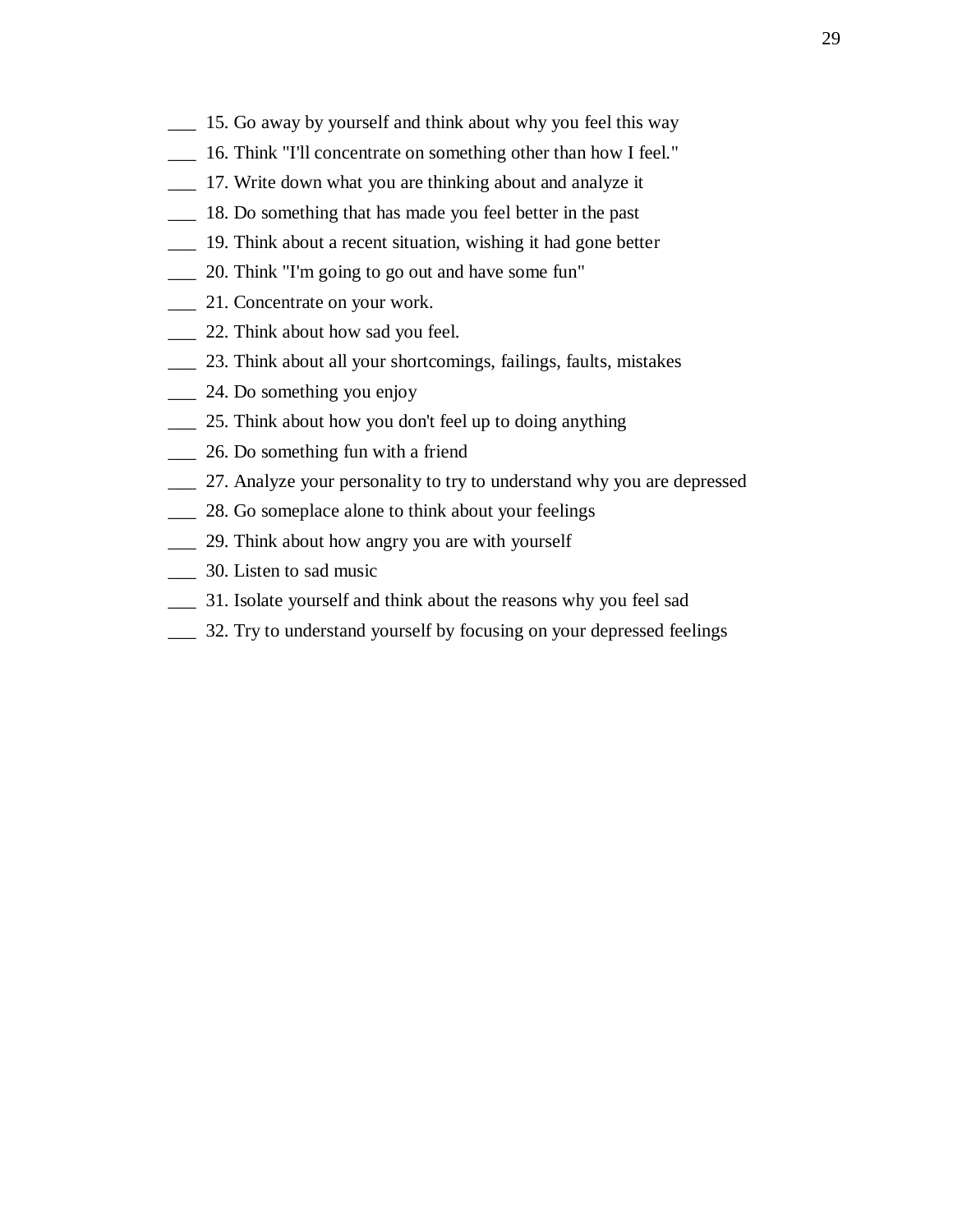## **Appendix E- Generalized Anxiety Disorder Questionnaire**

## **GADQ-IV**

- 1. Do you ever experience excessive worry?
- Yes No
- 2. Is your worry excessive in intensity, frequency, or amount of distress it causes?

Yes No

3. Do you find it difficult to control your worry (or stop worrying) once it starts?

Yes No

- 4. Do you worry excessively or uncontrollably about minor things such as being late for an appointment, minor repairs, homework, etc?
- 5. Please list the most frequent topics about which you worry excessively or uncontrollably (separate topics by a comma):
- 6. During the last six months, have you been bothered by excessive worries more days than not?

Yes No

7. During the past six months, have you often been bothered by any of the following symptoms? Place a check next to each symptom that you have had more days than not:

|                                                | Yes                                                                                                                                                                                                                                           | N <sub>o</sub>                                                    |
|------------------------------------------------|-----------------------------------------------------------------------------------------------------------------------------------------------------------------------------------------------------------------------------------------------|-------------------------------------------------------------------|
| Restlessness or feeling keyed<br>up or on edge | *During the past six months,<br>have you often been bothered<br>by any of the following<br>symptoms? Place a check<br>next to each symptom that<br>you have had more days than<br>not: Restlessness or feeling<br>keyed up or on edge.<br>Yes | Restlessness or feeling keyed<br>up or on edge.<br>N <sub>0</sub> |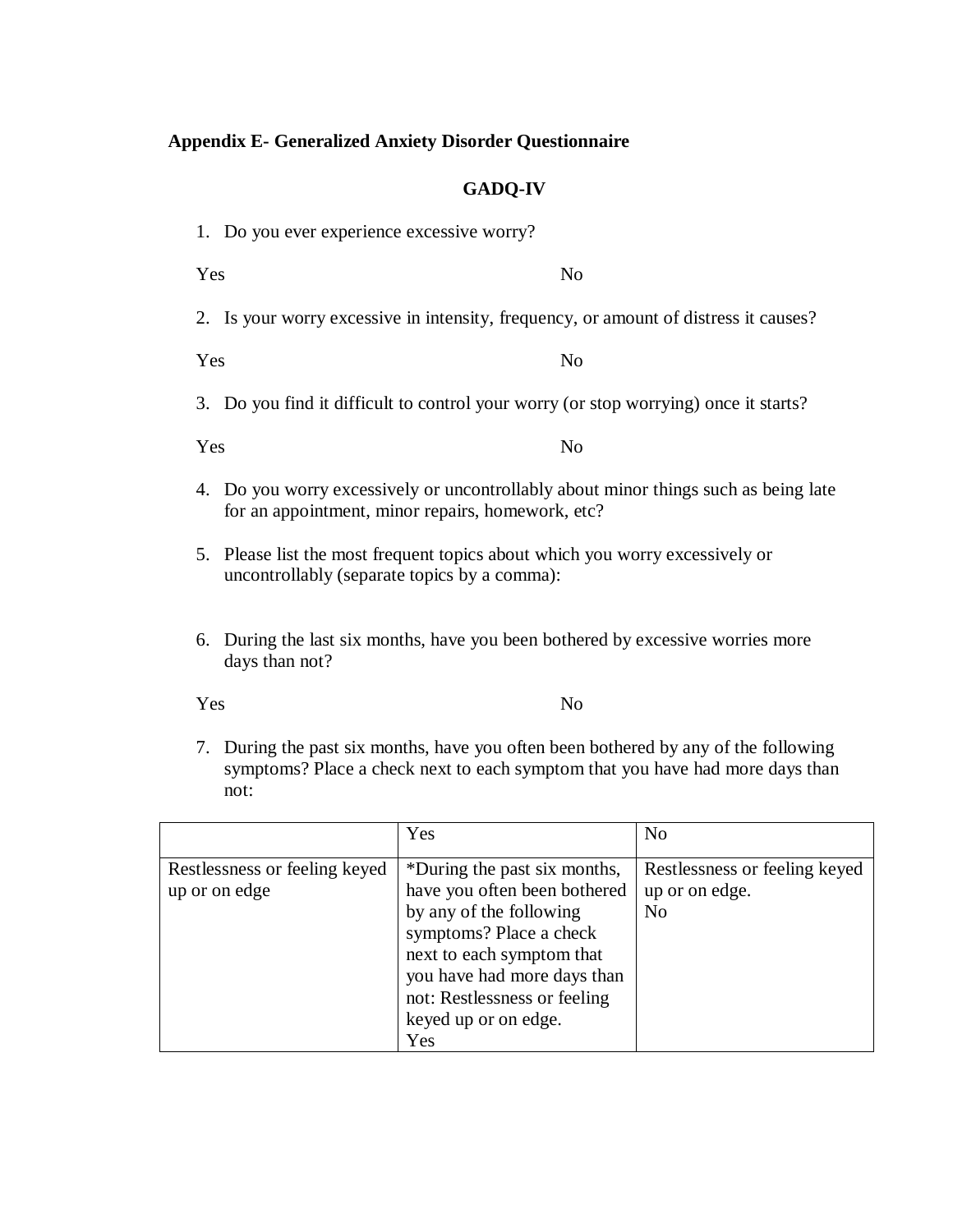| Difficulty falling/staying  | Difficulty falling/staying   | Difficulty falling/staying   |
|-----------------------------|------------------------------|------------------------------|
| asleep or                   | asleep or                    | asleep or                    |
| restless/unsatisfying sleep | restless/unsatisfying sleep. | restless/unsatisfying sleep. |
|                             | Yes                          | N <sub>0</sub>               |
| Difficulty concentrating or | Difficulty concentrating or  | Difficulty concentrating or  |
| mind going blank            | mind going blank.            | mind going blank.            |
|                             | Yes                          | N <sub>0</sub>               |
|                             | Yes                          | N <sub>0</sub>               |
| Irritability                | Irritability                 | Irritability                 |
|                             | Yes                          | N <sub>0</sub>               |
|                             |                              |                              |
| Being easily fatigued       | Being easily fatigued        | Being easily fatigued        |
|                             | Yes                          | N <sub>0</sub>               |
|                             |                              |                              |
| Muscle tension              | Muscle tension               | Muscle tension               |
|                             | Yes                          | N <sub>o</sub>               |

8. How much do you worry and physical symptoms interfere with your life, work, social activities, family, etc.?

| $\Omega$ |      |          |  | 8-Very        |
|----------|------|----------|--|---------------|
| None     | Mild | Moderate |  | Severe Severe |

9. How much are you bothered by worry and physical symptoms (how much distress does it cause you)?

| 0-   | ,  _ |          |  | 8-Very        |
|------|------|----------|--|---------------|
| None | Mild | Moderate |  | Severe Severe |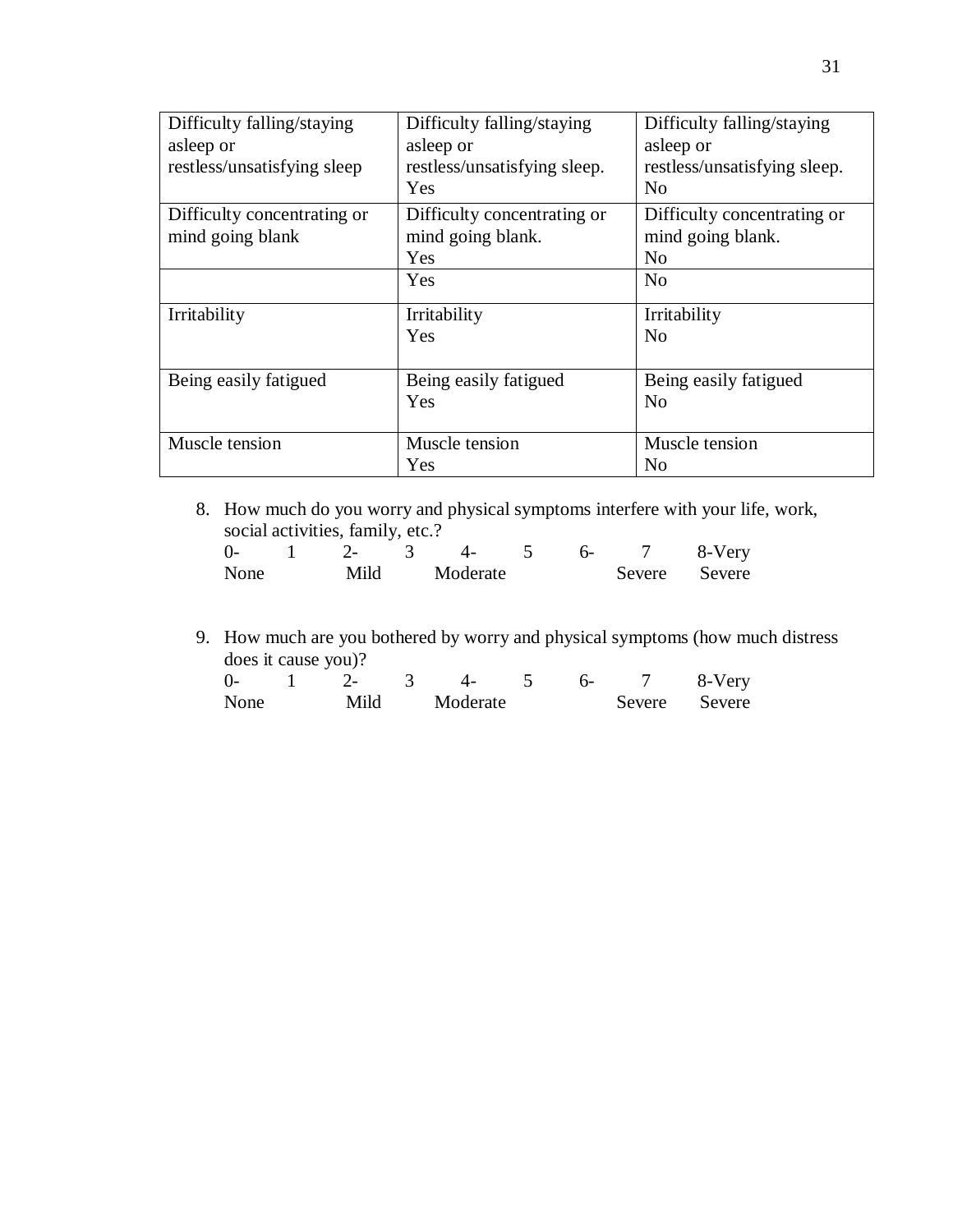#### **References**

- American Psychiatric Association. (2000). Diagnostic and statistical manual of mental disorders (4th ed., text rev.). *Washington, DC.*
- Beck, A. T., Rush, A. J., Shaw, B. F., & Emery, G. (1979). Cognitive therapy of depression. *New York: Guilford Press.*
- Borkovec, T. D., & Costello, E. (1993). Efficacy of applied relaxation and cognitive behavioral therapy in the treatment of generalized anxiety disorder. *Journal of Consulting and Clinical Psychology, 61,* 611-619.
- Borkovec, T. D., & Inz, J. (1990). The nature of worry in generalized anxiety disorder: a predominance of thought activity. *Behavioral Research and Therapy, 28,*153 158.
- Borkovec, T. D., Ray, J., & Stober. (1998). Worry: A cognitive phenomenon intimately linked to affective, physiological, and interpersonal behavioral processes. *Cognitive Therapy and Research, 22,* 561-576.
- Brown, T. A., Barlow, D. H., & Liebowitz, M. R. (1994). The empirical basis of generalized anxiety disorder. *American Journal of Psychiatry, 151,* 1272-1280.
- Brown, T. A., O'Leary, A., & Barlow, H. (2007). Generalized anxiety disorder. *American Journal of Psychiatry.*
- Carver, S., Scheier, F., &Weintraub. (1989). Assessing coping strategies: A theoretically based approach. *Journal of Personality and Social Psychology, 56,* 267-283.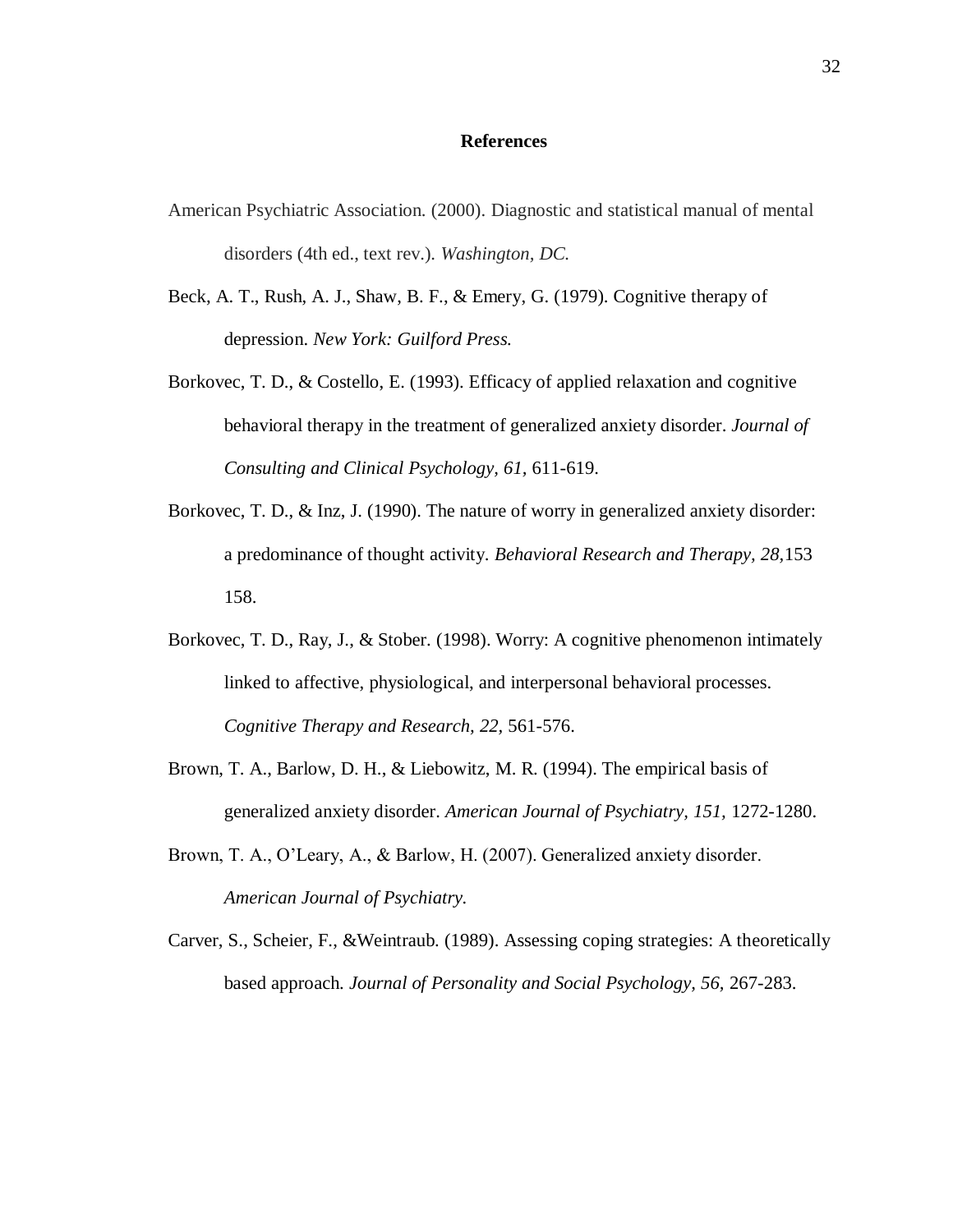- First, M. B., Spitzer, R. L., Gibbon, M., & Williams, J. B. N. (1996). Structured clinical interview for DSM-IV axis 1 disorders. *Washington, DC: American Psychiatric Press.*
- Folkman, S., Lazarus, R. S., Dunkel-Schetter, C., DeLongis, A., & Gruen, R. J. (1986). Dynamics of a stressful encounter: Cognitive appraisal, coping, and encounter outcomes. *Journal of Personality and Social Psychology, 50,* 992-1003.
- Freeston, H., Dugas, J., & Ladouceur. (1996). Thoughts, images, worry, and anxiety. *Cognitive Therapy and Research, 20,* 265-273.
- Garnefski, N., Rieffe, C., Jellesma, F., Terwogt, M.M., & Kraaij, V. (2007). Cognitive emotion regulation strategies and emotional problems in 9-11 year-old children: The development of an instrument. *Early Child and Adolescent Psychiatry, 16,*  1-9.
- Goring, J. & Papageogiou. (2008). Rumination and worry: Factor analysis of self report measures in depressed participants. *Cognitive Therapy Research, 32,* 554 566.
- Gratz, K. L., & Roemer, L. (2004). Multidimensional assessment of emotion regulation and dysregulation: Development, factor structure, and initial validation of the difficulties in emotion regulation scale. *Journal of Psychopathology and Behavioral Assessment, 23,* 253-263.
- Hirsch, C. R., Hayes, S., Mathews, A., Perman, G., & Borkovec, T. (2011). The extent and nature of imagery during worry and positive thinking in generalized anxiety disorder. *Journal of Abnormal Psychology.*
- Keller, B. (2002). The long-term clinical course of generalized anxiety disorder. *Journal of Clinical Psychiatry, 63.*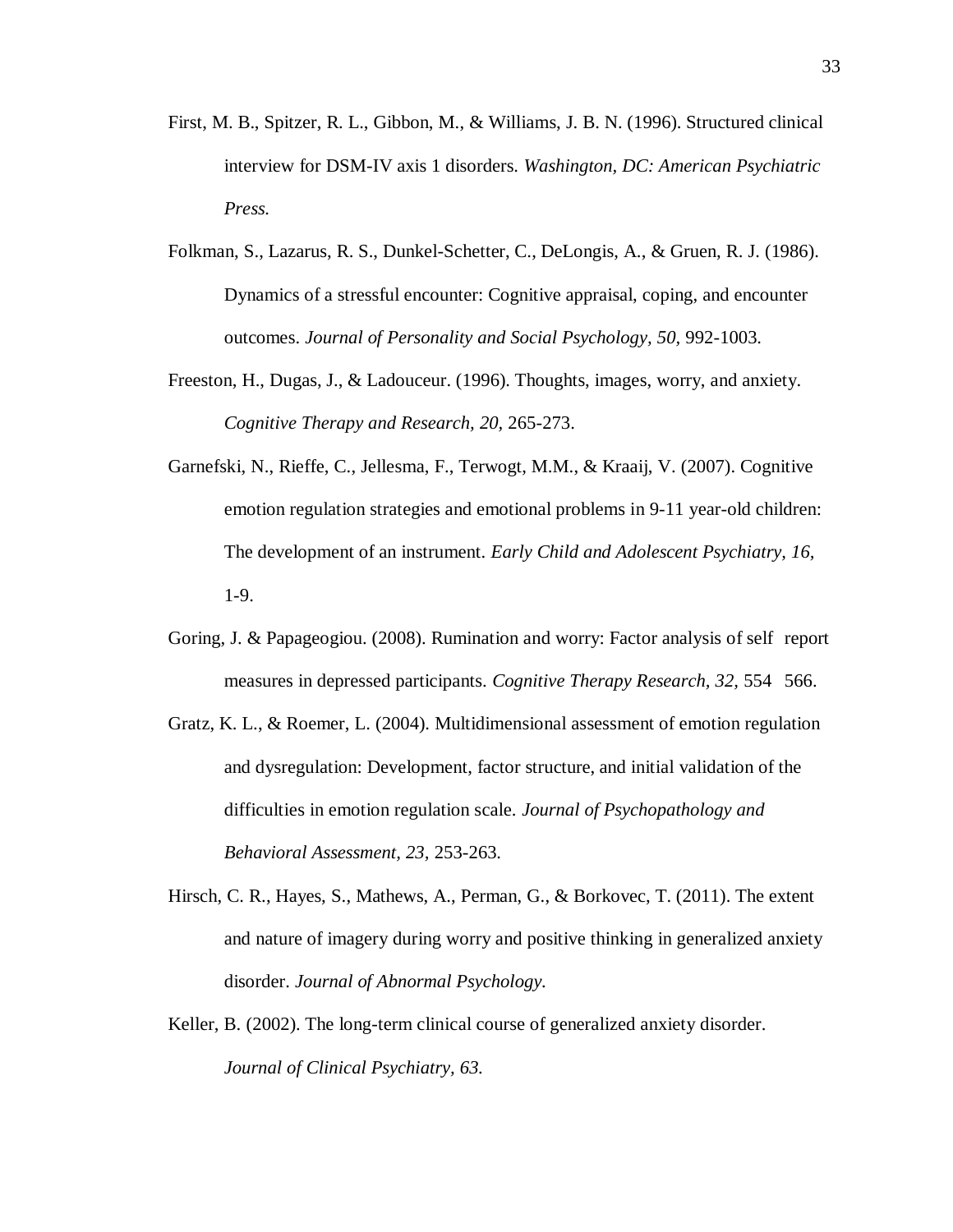- Legerstee, S., Garnefski, Jellesma, C., Verhulst, C., & Utens M.W.J. (2010). Cognitive coping and childhood anxiety disorders. *Early Child Adolescent Psychiatry, 19,* 143-150.
- Legerstee, S., Garnefski, Verhulst, C., & Utens, M.W.J. (2011). Cognitive coping in anxiety-disordered adolescence. *Journal of Adolescence, 34,* 319-326.
- Lovibond, S. H., & Lovibond, P. F. (1995). Manual for the depression anxiety stress scales. *Australia: Psychology Foundation of Australia.*
- Mennin, D. S. (2004). Emotion regulation therapy for generalized anxiety disorder. *Clinical Psychology and Psychotherapy, 11,* 17-29.
- Meyer, T.J, Miller, M.L, Metzger, R.L, Borkovec, T.D. (1990). Development and validation of the penn state worry questionnaire. *Behavior Research and Therapy, 28,* 487-495.
- Muris, Roelofs, Meesters, & Boomsma. (2004). Rumination and worry in nonclinical adolescents. *Cognitive Therapy and Research, 28,* 539-554.
- Naragon-Gainey. (2010). Meta-analysis of the relations of anxiety sensitivity to the depressive and anxiety disorders. *Psychological Bulletin, 136,* 128-150.
- Newman, M.G., Holmes, M., Zuellig, A. R., Kachin, K. E., & Behar, E. (2006). The reliability and validity of panic disorder self-report: A new diagnostic screening measure of panic disorder. *Psychological Assessment, 18,* 49-61.
- Newman, M.G., Zeullig, A. R., Kachin, K. E., Constantino, M. J., Przeworski, A., Erickson, T. (2002). Preliminary reliability and validity of the generalized anxiety disorder questionnaire-IV: A revised self-report diagnostic measure of generalized anxiety disorder. *Behavior Therapy, 33,* 215-233.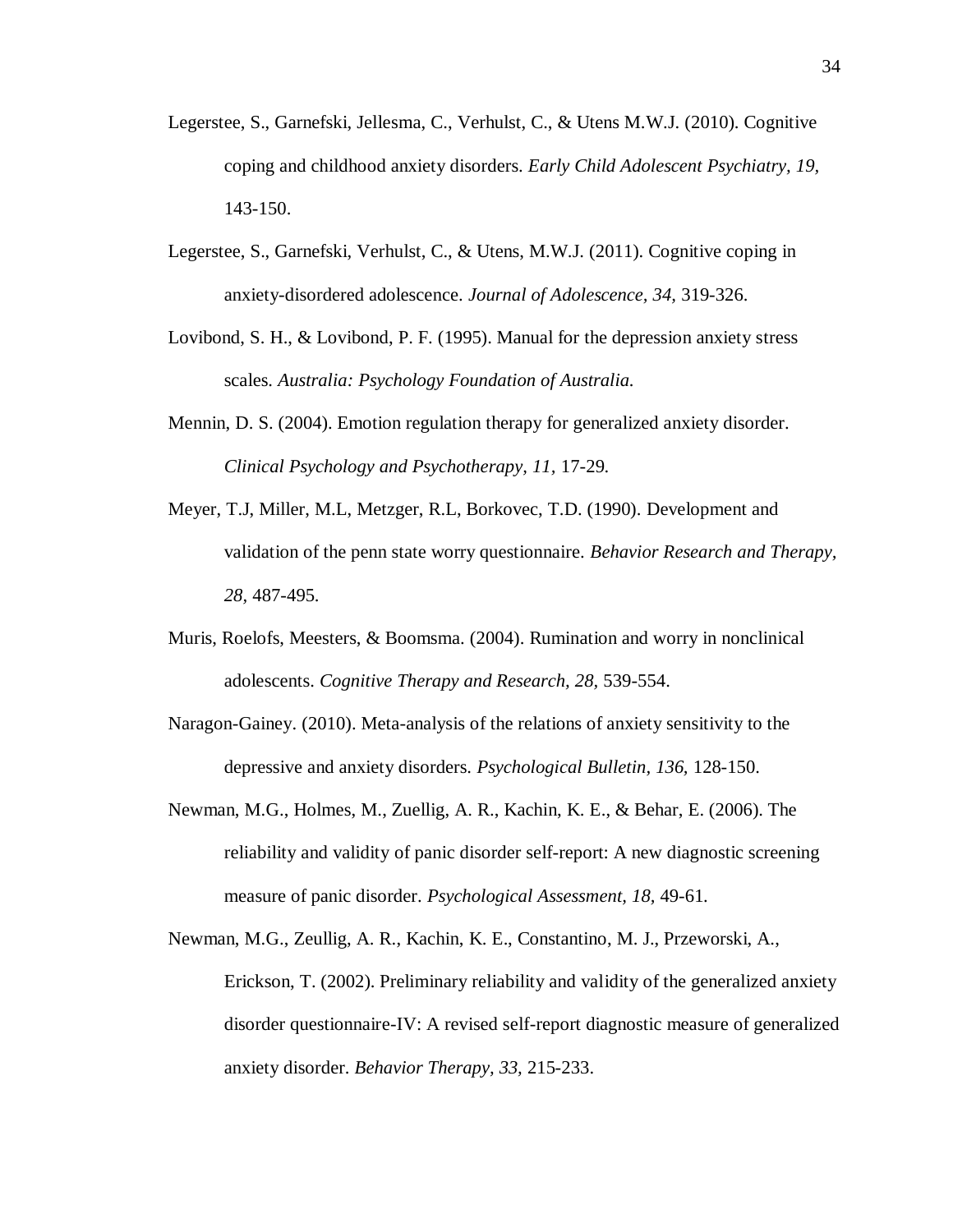- Nolen-Hoeksema, S., & Morrow, J. (1991). A prospective study of depression and posttraumatic stress symptoms after a natural disaster: the 1989 Loma Prieta earthquake. *Journal of Personality and Social Psychology, 61*, 115e121.
- Ollendick, T.H. (1983). Reliability and validity of the revised fear surgery schedule for children. *Behavioral Research and Therapy, 21,* 685-692.
- Peterson, R. A., & Reiss, S. (1993). Anxiety sensitivity index revised test manual. *IDS Publishing Corporation.*
- Salters-Pedneault, Roemer, Tull, T., Rucker, & Mennin, S. (2006). Evidence of broad deficits in emotion regulation associated with chronic worry and generalized anxiety disorder. *Cognitive Therapy Research, 30,* 469-480.
- Salzer, S., Pincus, L., Hoyer, J., Kreische, R., Leichsenring, F., & Leibing, E. (2008). Interpersonal subtypes within generalized anxiety disorder. *Journal of Personality Assessment, 90,* 292-299.
- Sexton & Dugas. (2009). An investigation of factors associated with cognitive avoidance in worry. *Cognitive Theory Research, 33,* 150-162.
- Sigmon, T., S Stanton, L., & Snyder, C. R. (1995). Gender differences in coping: A further test of socialization and role constraint theories. *Sex Roles, 33.*
- Sigmon, T. S., Whitcomb-Smith R., S., Rohan, J. K., Kendrew, J. J. (2004). The role of anxiety level, coping styles, and cycle phase in menstrual distress. *Anxiety Disorders, 18,* 177-191.
- Spielberger, C.D., Gorsuch, R. C., Lushene, R. E., Vagg. P. R., & Jacobs, G.A. (1983). Manual for the state trait anxiety inventory. *Palo Alto, CA: Consulting Psychologist Press.*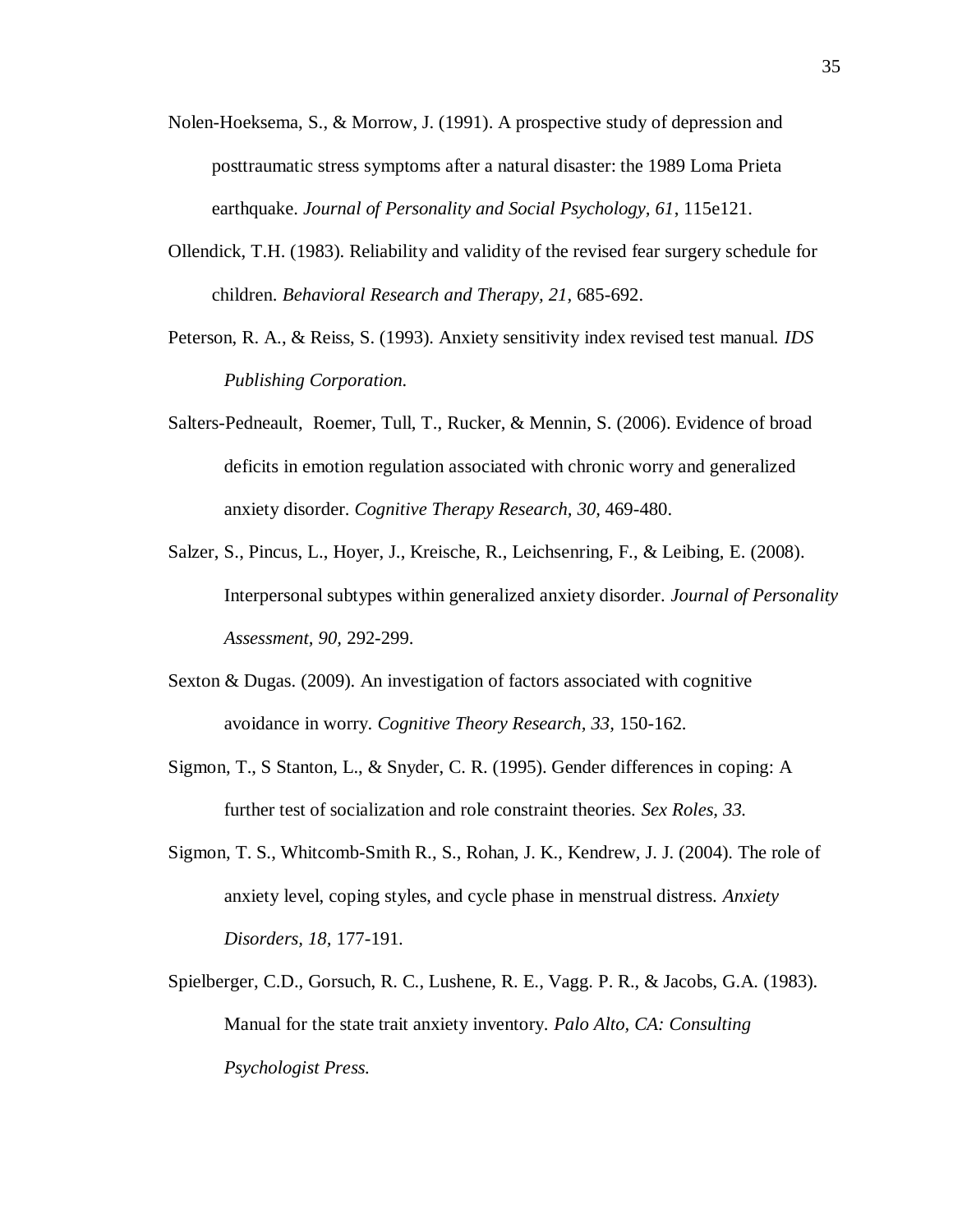- Starcevic & Berle. (2006). Cognitive specificity of anxiety disorders: A review of selected key constructs. *Depression and Anxiety, 23,* 51-61.
- Szabo & Lovibond, F. (2002). The cognitive content of naturally occurring worry episodes. *Cognitive Therapy and Research, 26,* 167-177.
- Tull, T., Stipelman, A., Salters-Pedneault, & Gratz, L. (2009). An examination of recent non-clinical panic attacks, panic disorder, anxiety sensitivity, and emotion regulation difficulties in the prediction of generalized anxiety disorder in an analogue sample. *Journal of Anxiety Disorders, 23,* 275-282.
- Vickers, S., & Vogeltanz-Holm, D. (2003). The effects of rumination and distraction tasks on psychophysiological response and mood in dysphoric and nondysphoric individuals. *Cognitive Therapy and Research, 27,* 331-348.